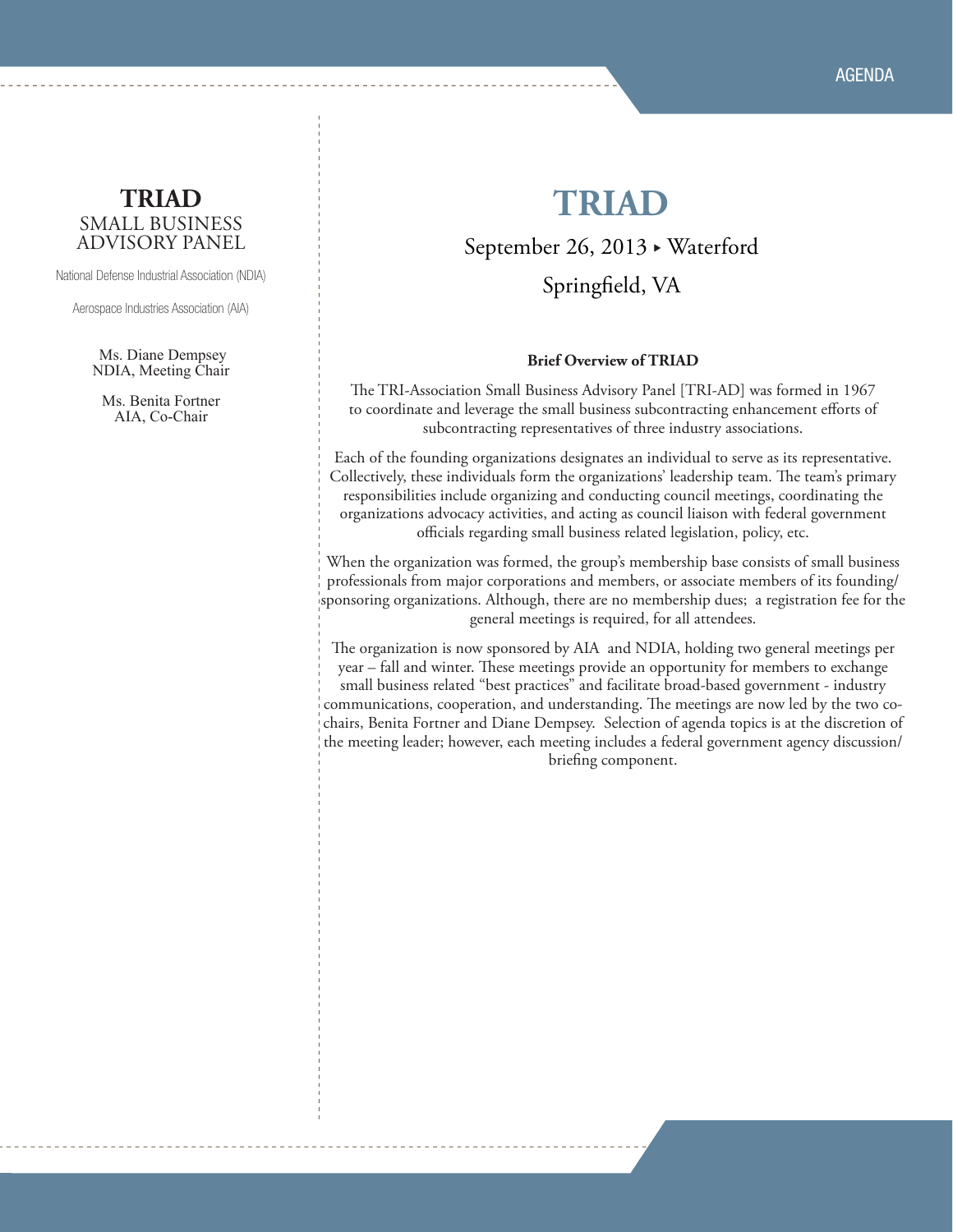# **TRIAD Agenda**

| 7:30 am - 4:45 pm     | <b>REGISTRATION OPEN</b>                                                                                                                                                                                                                                                                                                                                                                                                                                                                                                                                                                                  |
|-----------------------|-----------------------------------------------------------------------------------------------------------------------------------------------------------------------------------------------------------------------------------------------------------------------------------------------------------------------------------------------------------------------------------------------------------------------------------------------------------------------------------------------------------------------------------------------------------------------------------------------------------|
| 7:30 am - 8:15 am     | <b>CONTINENTAL BREAKFAST</b>                                                                                                                                                                                                                                                                                                                                                                                                                                                                                                                                                                              |
| 8:15 am - 8:30 am     | <b>WELCOME</b><br>Ms. Diane Dempsey, NDIA TRIAD Co-Chair, Meeting Chairperson; Director, Socio Economic Programs,<br><b>BAE</b> Systems<br>▶ Pledge of Allegiance<br>Introductions of TRIAD Members and Guests                                                                                                                                                                                                                                                                                                                                                                                            |
| 8:30 am - 9:15 am     | <b>LEGISLATIVE UPDATE</b><br>Ms. Storme Street, Director of Government Relations, BAE Systems                                                                                                                                                                                                                                                                                                                                                                                                                                                                                                             |
| 9:15 am - 9:30 am     | <b>BREAK</b>                                                                                                                                                                                                                                                                                                                                                                                                                                                                                                                                                                                              |
| $9:30$ am - 10:30 am  | <b>CUSTOMER PANEL</b><br>Moderator: Ms. Benita Fortner, Director, Supplier Diversity, The Raytheon Company<br>Ms. Tracey Pinson, Director, Office of Small Business Programs, Office of the Secretary of the Army<br>Mr. Sean Crean, Director, Office of Small Business Programs, Office of the Secretary of the Navy<br>▶ Mr. Brad Taylor, Subcontracting Program Manager, Office of the Secretary of the Navy<br>► Mr. Joseph McDade, Jr., Director, Office of Small Business, Office of the Secretary of the Air Force<br>Mr. Lee Rosenberg, Director, Small Business Programs, Missile Defense Agency |
| 10:30 am - 11:30 pm   | <b>OSD UPDATE</b><br>• Ms. Janice Buffler, Associate Director, Subcontracting, CSP Regional Councils<br>Mr. Christopher Rinaldi, SBIR and STTR Program Administrator, U.S. Department of Defense<br>Ms. Linda Oliver, Deputy Director, Policy and Procurement, Office of Small Business Programs, U.S.<br>Department of Defense                                                                                                                                                                                                                                                                           |
| 11:30 am - 12:45 pm   | <b>NETWORKING LUNCHEON</b>                                                                                                                                                                                                                                                                                                                                                                                                                                                                                                                                                                                |
| 12:45 pm - 1:00 pm    | DC METRO BUSINESS LEADERSHIP NETWORK<br>Ms.Katherine McCary, Executive Director, DC Metro Business Leadership Network                                                                                                                                                                                                                                                                                                                                                                                                                                                                                     |
| 1:00 pm $-$ 1:45 pm   | <b>ABILITY ONE PANEL</b><br>Moderator: Ms. Diane Dempsey, NDIA TRIAD Co-Chair, Meeting Chairperson; Director, Socio Economic<br>Programs, BAE Systems<br>Mr. Tizoc Loza, Corporate Manager Mentor-Protege, Northrop Grumman Corporation<br>• Ms. Nancy Myrick, Director, Policy and Programs, U.S. AbilityOne Commission<br>Ms. April-Lyn Pinch, President, MVLE                                                                                                                                                                                                                                          |
| 1:45 pm $-$ 2:30 pm   | <b>U.S. SMALL BUSINESS ADMINISTRATION</b><br>Mr. John Shoraka, Associate Administrator, Government Contracting and Business Development, U.S. Small<br><b>Business Administration Government Contracting</b>                                                                                                                                                                                                                                                                                                                                                                                              |
| $2:30$ pm $-3:00$ pm  | <b>BREAK</b>                                                                                                                                                                                                                                                                                                                                                                                                                                                                                                                                                                                              |
| $3:00$ pm $-3:30$ pm  | THE 2014 NATIONAL VETERANS CONFERENCE AND VERIFICATION<br>Mr. Tom Leney, Executive Director for Small and Veteran Business Programs, U.S. Department of<br>Veteran Affairs                                                                                                                                                                                                                                                                                                                                                                                                                                |
| $3:30$ pm - $4:00$ pm | <b>SUCCESS SPOTLIGHT PANEL</b><br>Moderator: Ms. Gwen Johnson, Manager, Socioeconomic Business Programs and SBLO, PARSONS<br>Ms. Susan King, Manager, Supplier Diversity, BAE Systems<br>Ms. Joan Davidson, Small Business Liaison Officer, Hamilton Sundstrand<br>Ms. Amber Hanlon, Small Business Liaison Officier, Rockwell Collins                                                                                                                                                                                                                                                                    |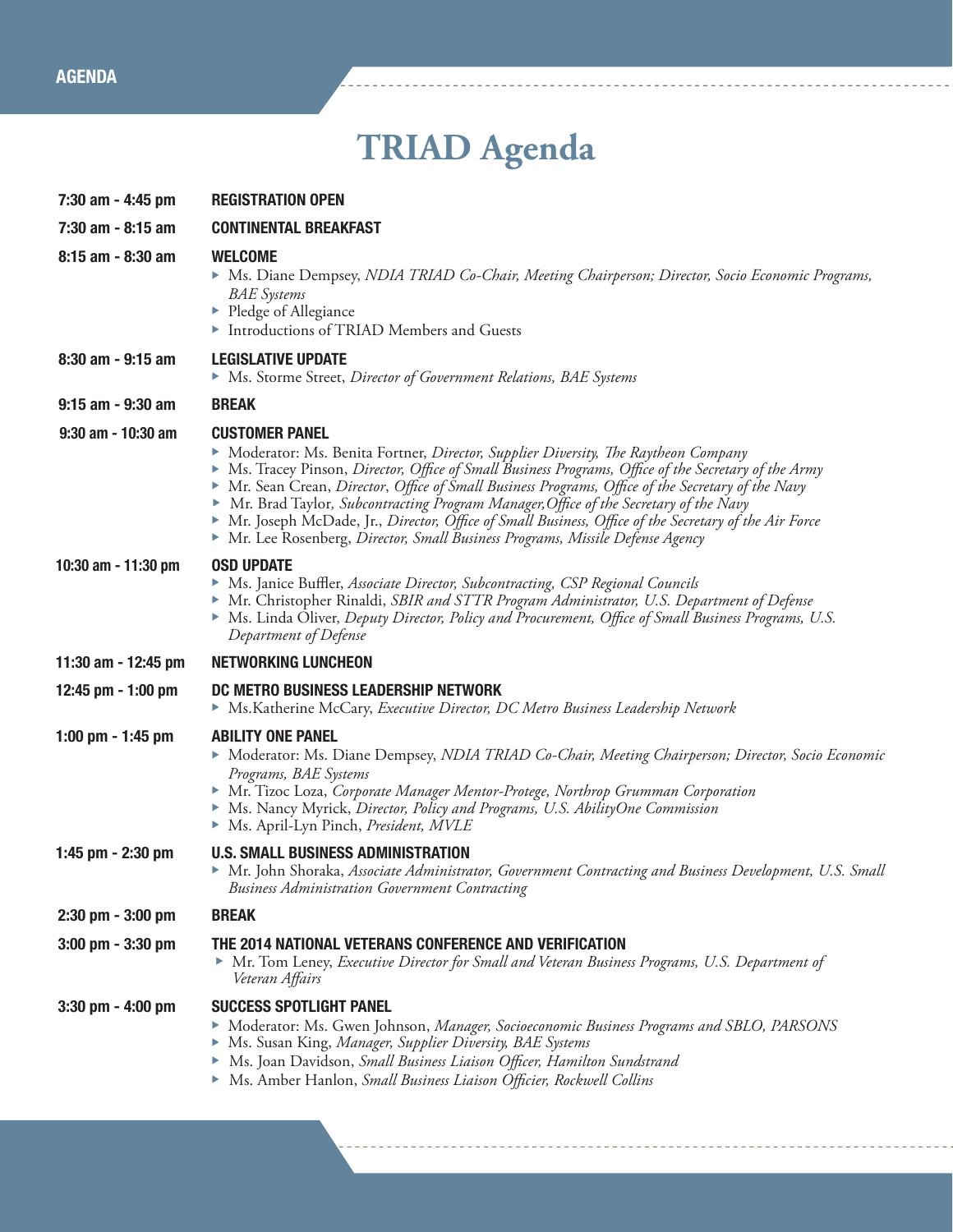# **TRIAD Agenda Continued**

| $4:00$ pm $- 4:30$ pm | <b>NASA Update</b><br>Mr. Glenn Delgado, Associate Administrator, Office of Small Business Programs, NASA                                          |
|-----------------------|----------------------------------------------------------------------------------------------------------------------------------------------------|
| $4:30$ pm $- 4:35$ pm | <b>ASDP TRAINING</b><br>• Ms. Joan Davidson, President, Alliance Supplier Diversity Professionals<br><b>BAE</b> Systems                            |
| 4:35 pm $-$ 4:40 pm   | <b>CLOSING ACTIVITIES</b><br>Ms. Diane Dempsey, NDIA TRIAD Co-Chair, Meeting Chairperson; Director, Socio Economic Programs,<br><b>BAE</b> Systems |
| 4:45 pm               | <b>ADJOURN</b>                                                                                                                                     |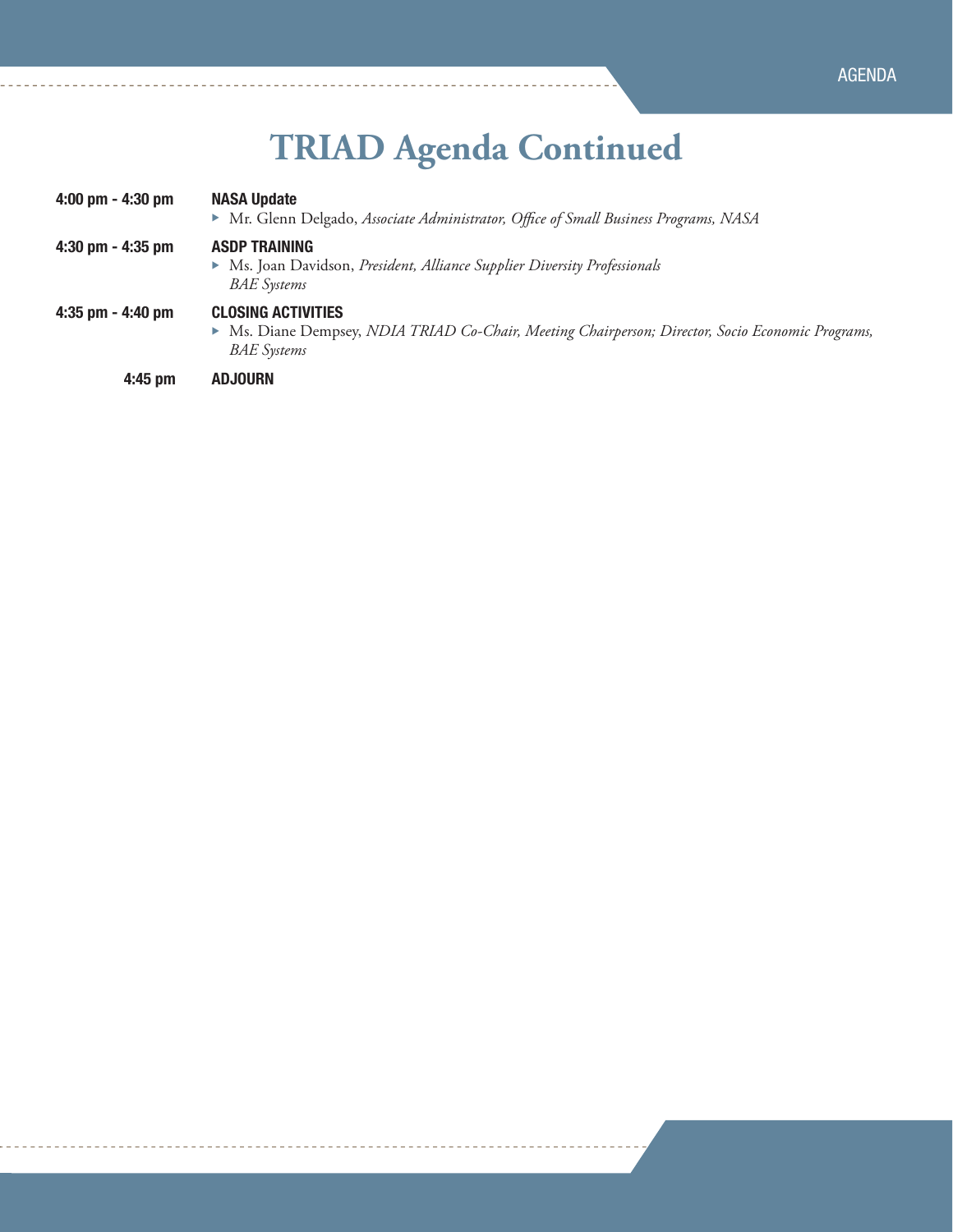

## Ms. Diane G. Dempsey BAE Systems

Ms Dempsey has enjoyed an extensive career in the field of procurement, subcontracts and supplier diversity. Currently the Director, Socio Economic Business Programs at BAE Systems Intelligence & Security, Ms Dempsey has also been a small business advocate for several prime contractors in the metropolitan area. She is active in the small business community, serving as the Chairwoman for both the VA Minority Supplier Development Council and Community Business Partnership, Board of Directors. She has co-chaired the Veterans in Business Conference for seven consecutive years. She is Co-Chair for the TRIAD Organization and active in both AFCEA and NDIA Small Business Committees.

She is a frequent speaker at small business conferences in the local area, region and across the nation. She has also received several awards for her advocacy of small business.

Ms Dempsey was an adjunct professor teaching a variety of business and acquisition classes at Northern VA Community College and Stratford University for five years. She was named 2005 Instructor of the Year, Stratford University. She has also taught course work for the Alliance of Supplier Diversity Professionals Certification Program. She received her B.S. from Mary Washington College, Certificate in Contracts & Procurements, University of Virginia, MS and MBA from the University of Maryland. She is an instructor for the Alliance of Supplier Diversity Professionals. She is also a certified supplier diversity professional.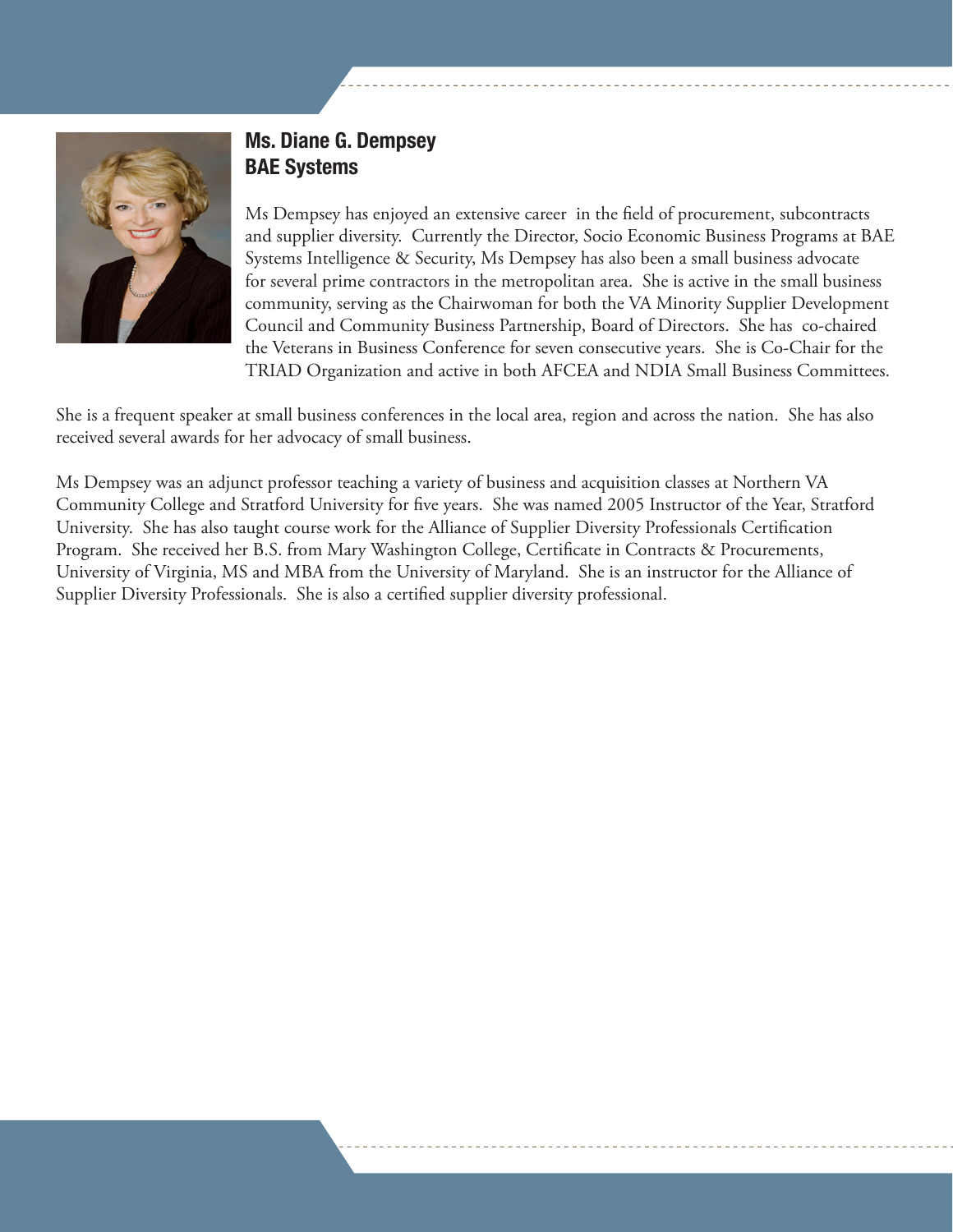

## Ms. Storme Street BAE Systems, Inc.

Storme Street is the director of government relations for policy at BAE Systems, Inc., serving as one of the company's chief legislative and regulatory strategists and advocates on corporate issues including federal acquisition and procurement policy, defense supply chain security, defense trade, industrial base policy, and corporate tax and financial policy. In this role, Storme coordinates with senior executives, government relations professionals and business area leaders to identify and analyze threats and opportunities in the legislative, regulatory and business landscapes, and to develop and advocate corporate-level policy positions that advance BAE Systems' strategy.

BAE Systems, Inc. is the U.S. subsidiary of BAE Systems plc, a global defense, aerospace, and security company. BAE Systems, Inc. employs more than 40,000 and delivers a full range of products and services for air, land, and naval forces, as well as advanced electronics, security, information technology solutions, and customer support services.

Immediately prior to joining BAE Systems in 2008, Storme worked as an independent consultant, representing clients in the technology and defense industries on issues of public policy and government relations strategy. Previously, she spent five and a half years at the Electronic Industries Alliance (EIA), a high-tech trade association. In her role as the Vice President of Government Relations, Storme was the head of policy development and the chief advocate for the association's 900+ global corporate members. Storme joined EIA after serving as a Congressional aide on Capitol Hill. Before entering the government relations and policy arenas, Storme spent a number of years in financial and technology journalism, serving in various reporting and editing capacities at wire service BridgeNews, financial analysis website IDEAadvisor.com, the Financial Times Group in London and UK business publisher Baskerville Communications.

After growing up around the globe as an Air Force brat, Storme earned a Bachelor of Journalism from the University of Missouri-Columbia. She also holds an MBA in financial management from George Mason University in Virginia.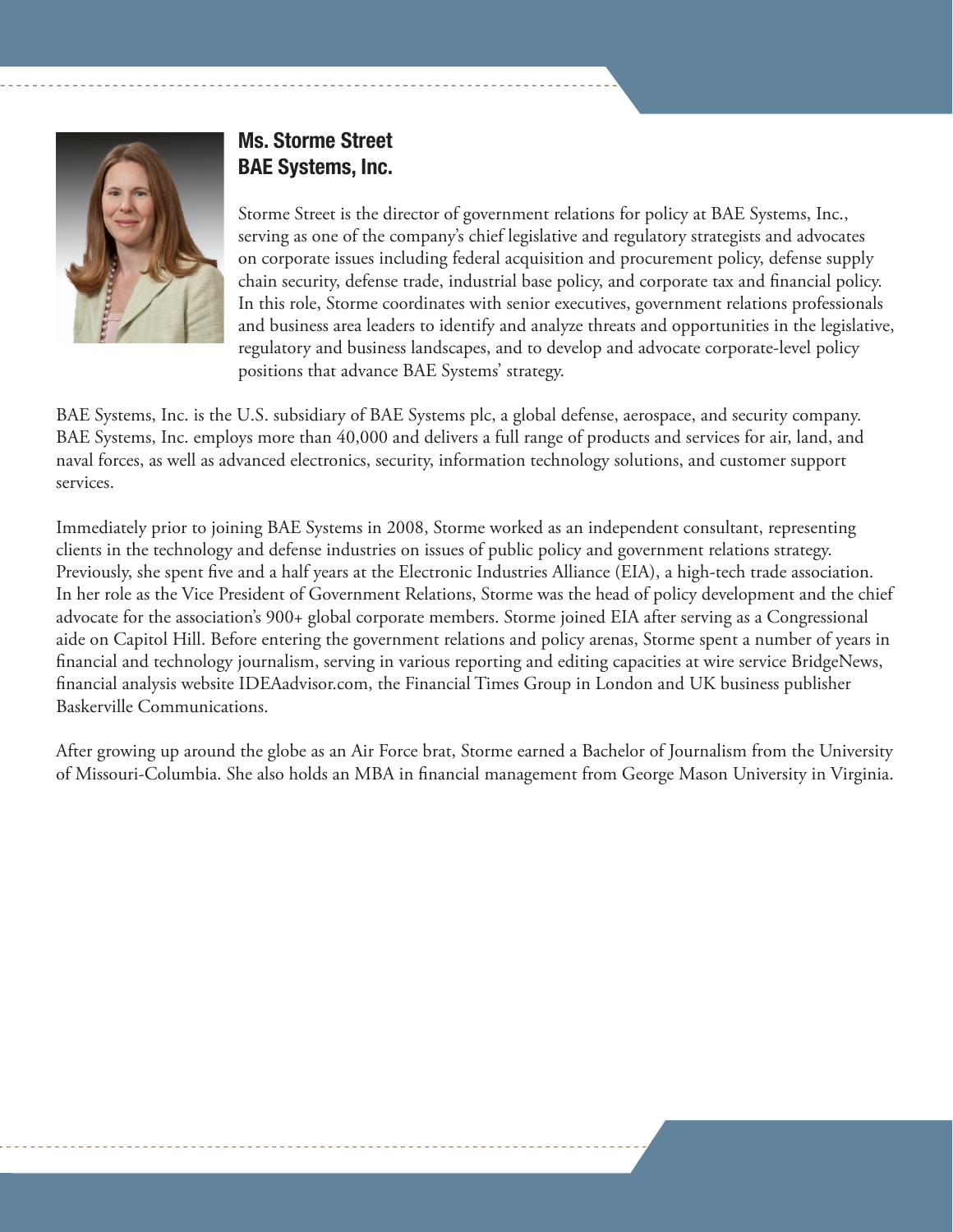

## Ms. Benita Fortner Raytheon Company

Benita Fortner is the director of supplier diversity for Raytheon Company. She assumed the position in September of 2000 after serving as the socioeconomic program manager for Raytheon Systems Company. Raytheon Company (NYSE: RTN), with 2009 sales of \$25 billion, is a technology and innovation leader specializing in defense, homeland security and other government markets throughout the world. With headquarters in Waltham, Mass., Raytheon employs 75,000 people worldwide.

Prior to joining Raytheon, Fortner served as the

Corporate Liaison Officer and manager of Socioeconomic Programs for Hughes Electronics Corporation wherein she held numerous management positions over a twentyeight year career.

Fortner currently serves as one of three co-chairs of TRIAD (an aerospace and defense industry group focused on government small business issues.) She serves as chair of the Advisory Board for the Tuck Minority Business Executive Programs and was recently accepted onto the Board of Overseers for the Tuck School of Business at Dartmouth. She is the outgoing chair of the board of directors for Diversity Information Resources and currently serves on the boards of the National Minority Supplier Development Council, the New England Minority Supplier Development Council, the Women's Business Enterprise National Council, the Business Consortium Fund and the National Center for American Indian Enterprise Development.

Fortner has been involved in minority and women business outreach and development for more than twenty years. Her leadership roles in government and industry include: the National Chair for MED Week 2002–2004 and was named Chair Emeritus in 2005; the U.S. Small Business Administration's Small Business Week Planning Committee. She is a past chair of the National Minority Supplier Development Council's Chair Person's Committee, the Southern California Regional Purchasing Council, and past Executive Committee Member of NMSDC. She has participated in a myriad of supplier diversity and development conferences and seminars from planning and facilitating to speaking and conducting workshops.

In her previous position as procurement manager at Hughes Aircraft Company, she was instrumental in significantly increasing the number of corporate agreements awarded to minority suppliers, implementing supplier customer feedback sessions, second tier alliances, and electronic data interchange as a corporate agreement purchasing vehicle.

Fortner served on the Youth Motivation Task Force as a

volunteer for more than twenty years. She has also served as an Advisory Board Member to Yo-San University (School of Traditional Chinese Medicine). Fortner holds a B.S.L. and Jurist Doctors Degree from Golden West University and completed Raytheon's Business Leadership Program. August 2010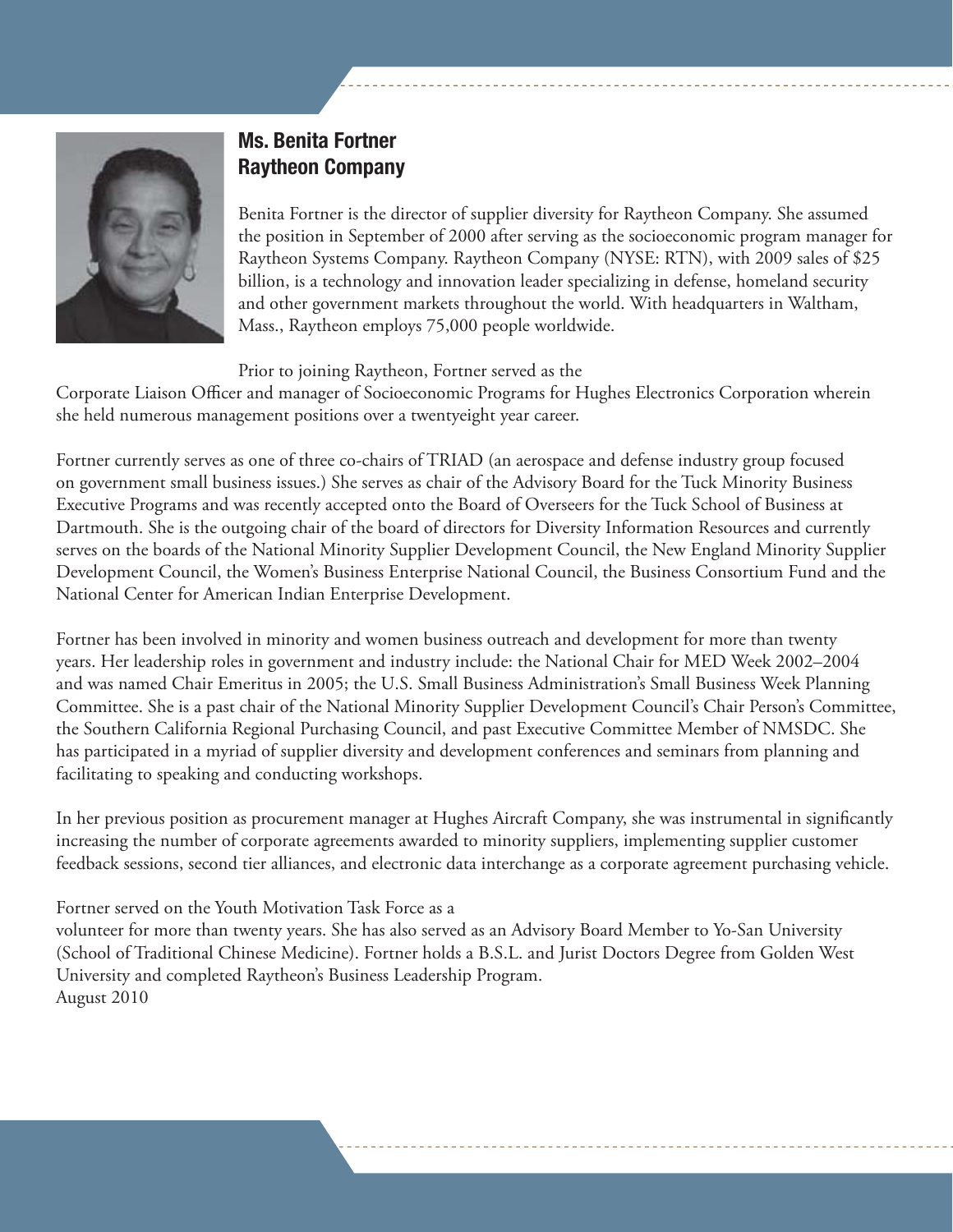

#### Ms. Tracey Pinson Office of the Secretary of the Army

Ms. Pinson advises the Secretary of the Army and the Army Staff on all issues relative to the utilization of small businesses in the performance of Army contracts. She is responsible for the management and leadership of the Department of Army small business program valued over \$20 billion per year. She provides management and oversight for the Army mentoring program for small businesses. She also develops policies and initiatives to enhance the participation of Historically Black Colleges and Universities and Minority Institutions in Army funded programs.

Ms. Pinson is a member of the Senior Executive Service, level 5. She occupies a critical acquisition position and possesses a top secret security clearance. She is a principal member of the Army Secretariat and is the highest ranking female in the Army acquisition career field. Under her leadership the Army has led the federal government in contract awards to small businesses for over 10 years.

#### **Career Chronology:**

- Jun 1986 May 1995: Assistant to the Director, Office of Small Business Programs, Office of the Secretary of Defense
- Jan 1983 May 1986: Counsel, Committee on Small Business, U.S. House of Representatives

#### **EDUCATION:**

- • J.D., Georgetown University Law Center
- BA, Political Science, Howard University

#### **Significant Training:**

- **Federal Executive Institute**
- Army Logistics Management Center
- John F. Kennedy School of Government, Harvard

#### **Certifications:**

• Career Level III, Defense Acquisition Corps

#### **Awards and Honors:**

- • Presidential Rank Award Distinguished Executive, 2009
- • Presidential Rank Award Meritorious Executive, 2002

#### **Awards and Honors:**

- Outstanding Leadership and Community Service Award, Northern Virginia Urban League, 2007
- Small Business Champion Award, Congressional Black Caucus Foundation, 2009
- **Small Business Administration Frances Perkins** Vanguard Award, 2007
- • Parren Mitchell Foundation Award of Excellence, 2005
- Minority Business and Professionals Network Fifty Influential Minorities in Business National Awards for Excellence and Leadership, 2005
- Small Business Administration Administrator's Leadership Award, 2001, 2004
- Northrop Grumman World Class Team Recognition Award for Support of Small Business Programs, 1998
- Small Business Administration Distinguished Award of Excellence, 1991

#### **Professional memberships and associations:**

- **Maryland State Bar Association**
- Vice President, African American Federal Executive Association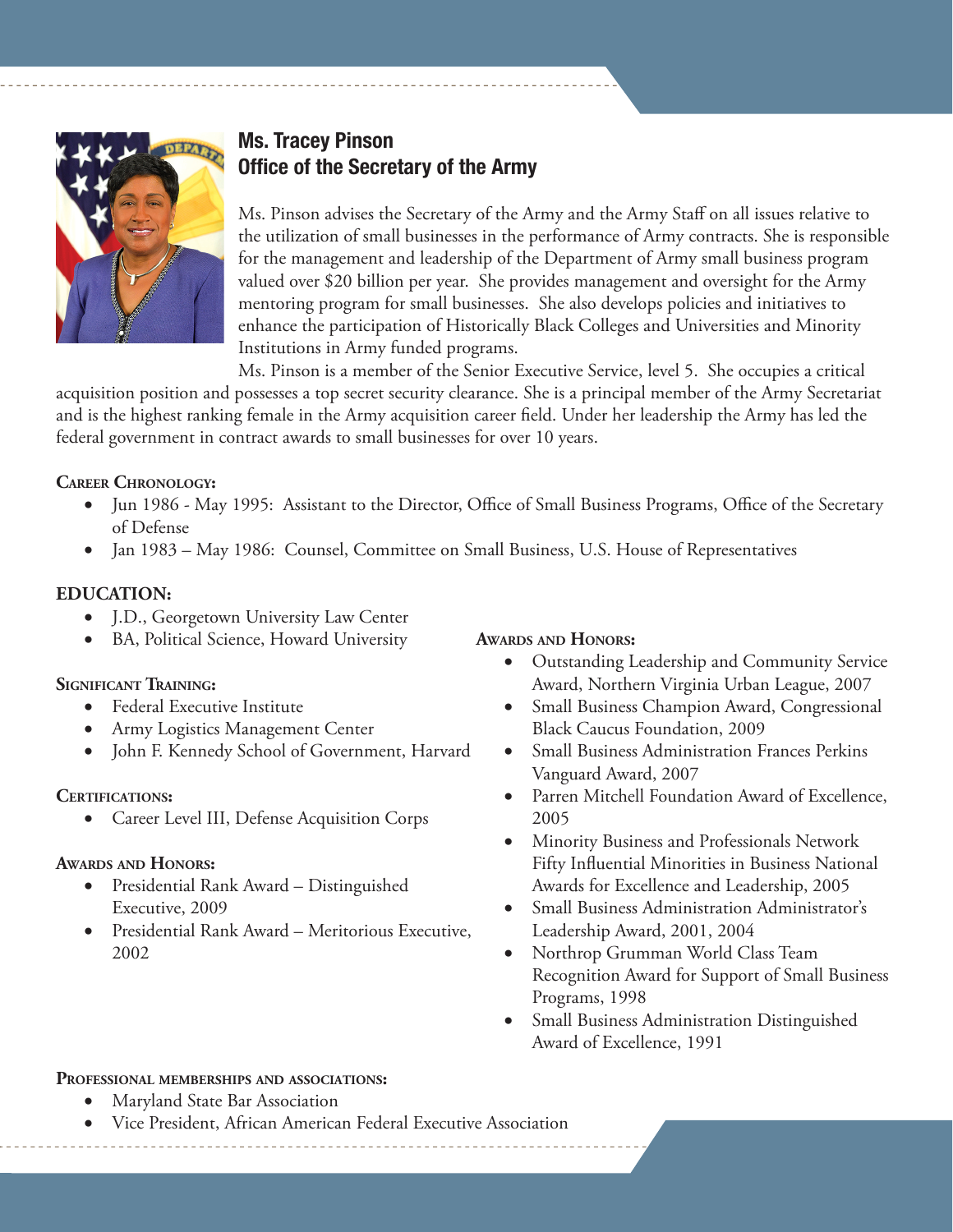

## Mr. Seán F. Crean U.S. Department of the Navy

Mr. Seán F. Crean is the Director, Office of Small Business Programs (OSBP) for the Department of the Navy serving as chief advisor to the Secretary on all small business matters. He is responsible for small business acquisition policy and strategic initiatives.

Mr. Crean joined the Secretary of the Navy Staff as a member of the Senior Executive Service in January 2010 and has over 35 years of federal service. Prior to receiving this appointment he served as Deputy Assistant Secretary of the Navy for Acquisition and Logistics Management during a two year military recall to active duty as a Rear Admiral in

support of *Operation Iraqi Freedom*.

Mr. Crean's previous experience includes serving as the senior procurement analyst for the U.S. Small Business Administration's Office of Government Contracting Area I (New England) for nineteen years. In this role he was the principal advisor to the SBA's six regional district offices and congressional delegations on procurement issues. He provided acquisition strategy analysis for over twenty buying activities throughout the region supporting both DOD and Civilian federal agencies. He first entered federal civilian service as the Deputy Supply Officer for Naval Air Station Brunswick, Maine where he was also appointed the activity small business specialist.

Mr. Crean's combined military and civil service careers have provided complimentary and extensive leadership responsibilities in service to the country including six years as a Flag officer retiring with the grade of Rear Admiral. He holds a Bachelor of Science degree in business management and marine transportation from State University of New York Maritime College and a Master of Business Administration degree from New Hampshire College's graduate school of business.

He has a number of personal and command decorations including the Distinguished Service Medal, is a member of the Defense Acquisition Corps and is DAWIA Level III Contracting certified.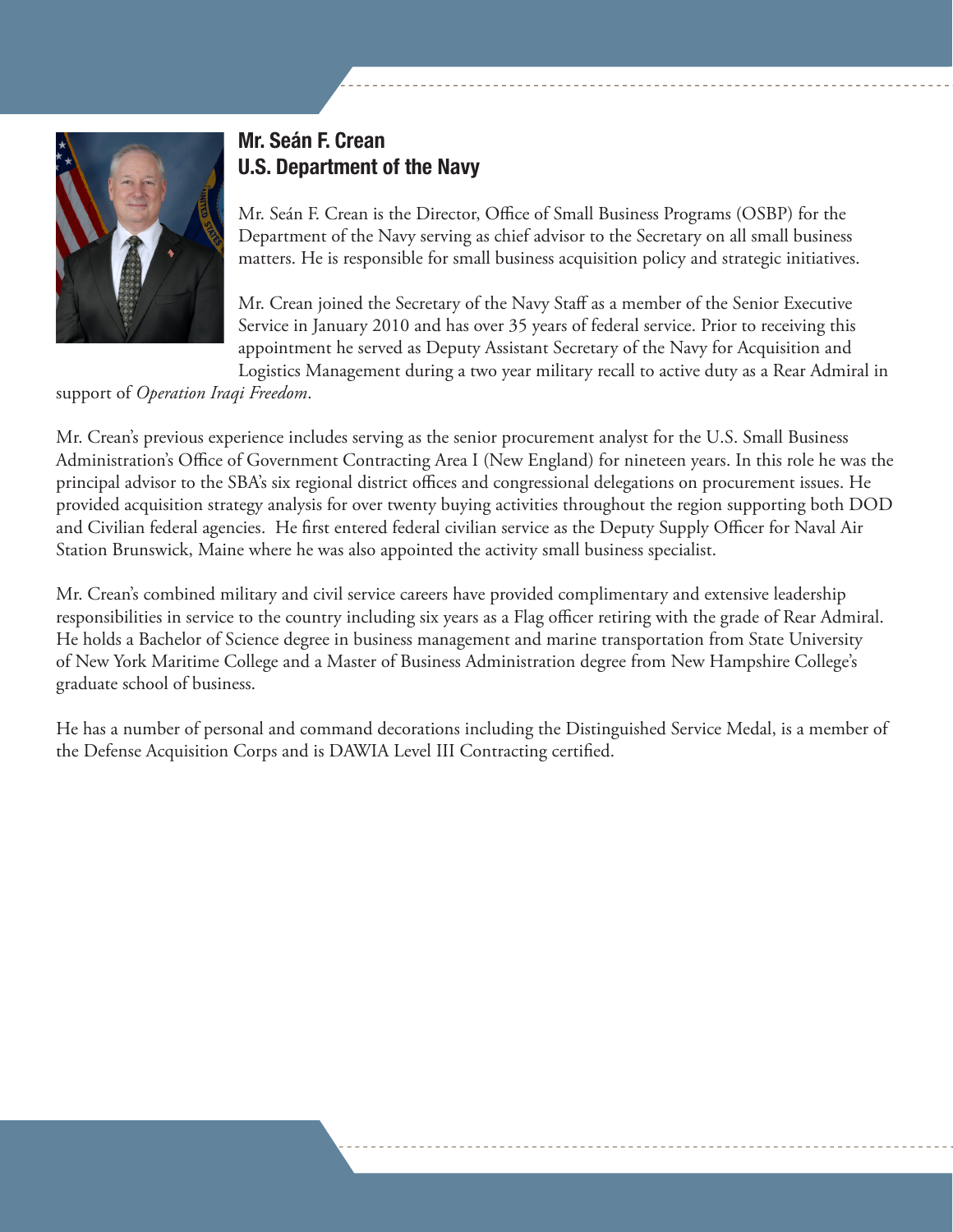

### Mr. Bradley D. Taylor U.S. Department of the Navy

Mr. Taylor is currently the Assistant Director, Secretary of the Navy's Office of Small Business Programs, located in Washington, DC, and works to foster industry innovation, technology development and the acquisition of quality products, services and solutions to support the needs of our Sailors and Marines. He also serves as the Navy's Program Manager for the Subcontracting and Mentor Protégé Programs.

Mr. Taylor began his federal career as a licensed Civil Service Mariner with the Military Sealift Command (MSC) in 1978 and later transferred to a shore-side position in MSC's

Tanker Operations Division, located in Washington, DC, where he was responsible for vessel operations in support of DOD petroleum

requirements and the Dept. of Energy Strategic Petroleum Reserves.

In 1984, he joined MSC's Chartering Division where he became a Supervisory Contracting Officer with an Unlimited Warrant responsible for a myriad of highly visible sealift charters to fulfill DOD special mission and ocean transportation requirements worldwide. In this position, Mr. Taylor became DAWIA Level III Certified and a member of the DON Acquisition Professional Community

In recognition of his contracting and operational expertise, Mr. Taylor was assigned to MSC's Special Programs and Acquisition Re-engineering Division in 2000 and was responsible for the analysis and improvement of MSC contracting processes worldwide, including those related to ship repair and conversion, charters, ship operations, services and supplies.

Mr. Taylor served as MSC's Director for Business Development from 2004 to 2006, where he actively led multifunctional project and technical teams to plan, develop and implement innovative and cost-effective maritime solutions to complex requirements and enhance small business participation in support of the Command's mission.

From 2006 to March 2013, Mr. Taylor served as the Director of MSC's Office of Small Business Programs and was highly successful in creating, managing, and implementing strategies to optimize small business opportunities as evidenced by MSC winning the FY07 Secretary's Cup Award for Outstanding Small Program and the FY10 SECNAV Acquisition Excellence Director's Award.

Having received numerous awards throughout his career, the most notable include the Secretary of the Navy's Meritorious Civilian Service Award for supporting the mission of the Military Sealift Command for 35 years in multiple capacities and the Navy Unit Commendation Award for his efforts during Operation Desert Storm in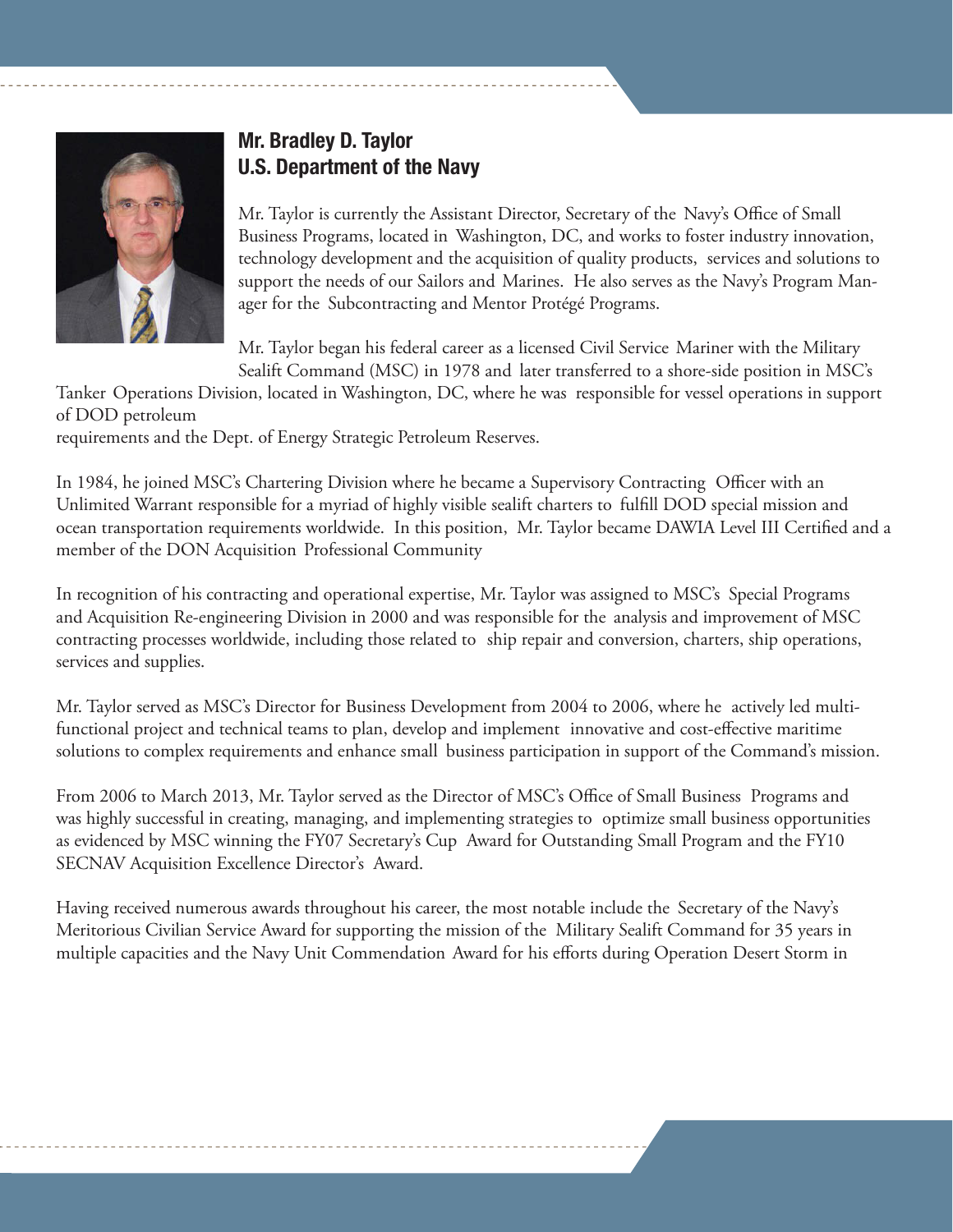

#### Mr. Joseph McDade, Jr. U.S. Air Force

Mr. Joseph M. McDade Jr., a member of the Senior Executive Service, is the Director of the Air Force Office of Small Business Programs in Washington, D.C. Mr. McDade advises the Secretary of the Air Force and senior leaders on small business procurement issues. He is also responsible implementing policies, programs and initiatives designed to secure \$8 billion in small business prime contract awards annually.

Mr. McDade has extensive experience in procurement law, program management, and more than a decade of executive experience in a broad range of assignments. Prior to assuming his current position, he held executive positions in the Air Force Office of the General Counsel, the Air Force Deputy Chief of Staff for Manpower and Personnel, and the Army Deputy Chief of Staff for Manpower and Personnel. Prior to entering public service, Mr. McDade worked as an associate in a private law firm from 1988 until 1991 where he specialized in government contract law and legislation.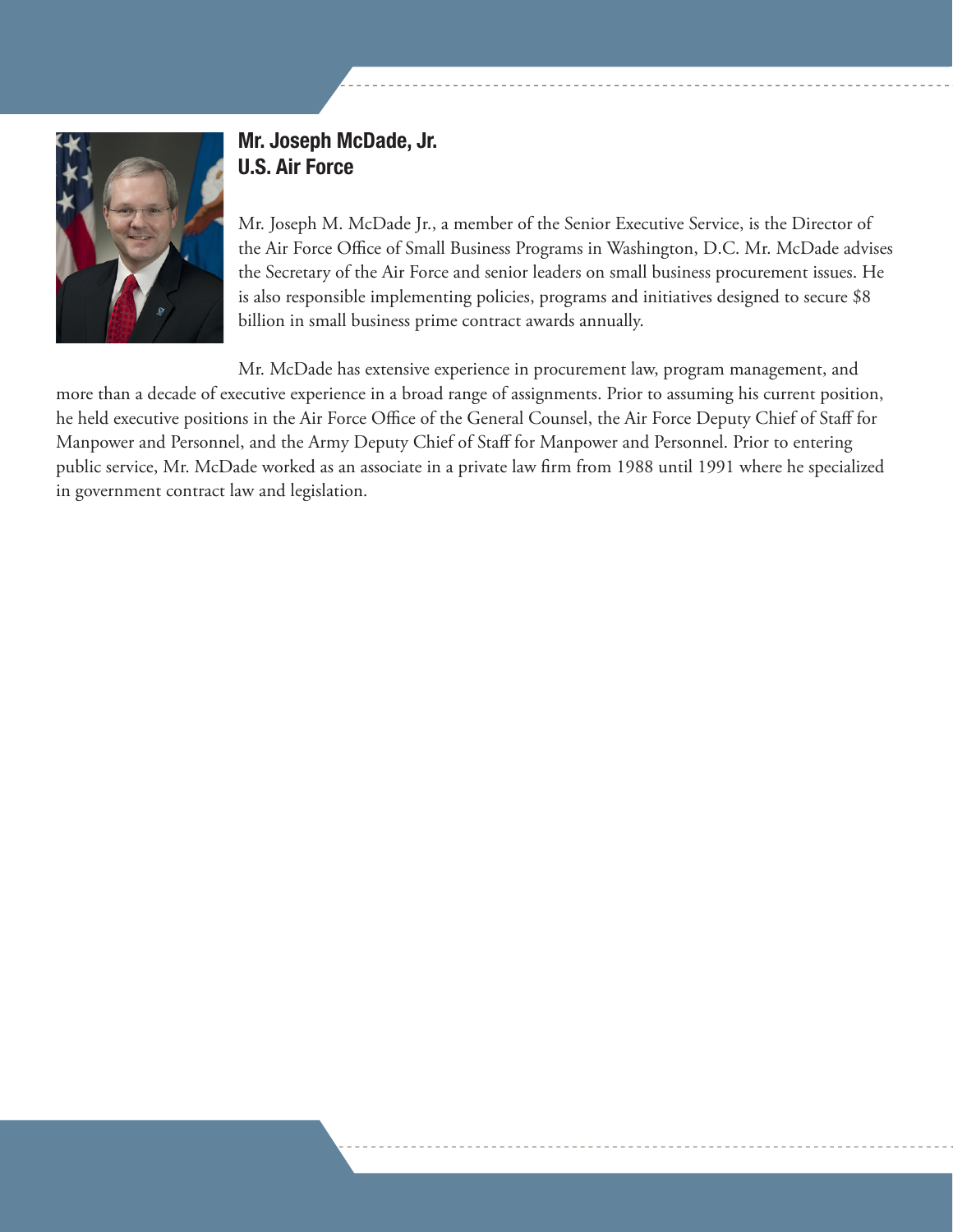## Mr. Lee R. Rosenberg Missile Defense Agency

Mr. Lee R. Rosenberg is the Director for Small Business Programs at the Missile Defense Agency (MDA). He has responsibility for the development and oversight of MDA's small business program and acts as an advocate for the utilization of small businesses throughout the Agency. His responsibilities also include oversight of MDA's Small Business Program, the Agency's small business outreach efforts and the Agency's Mentor-Protégé Program.

Prior to assuming his current position, Mr. Rosenberg was assigned within the MDA Contracts Directorate as part of the Acquisition Support Cadre, where he assisted various MDA program offices in developing innovative acquisition strategies to satisfy program requirements.

Mr. Rosenberg spent 21 years as an Army Officer serving in a variety of operational and acquisition positions including holding an unlimited warrant as a contracting officer and buying section chief with the

U. S. Army Troop Support Command; serving as the competition advocate for the Defense Contract Administrative Region-St. Louis; performing duties as a Defense Information Systems Agency procurement staff officer responsible for migrating legacy systems into an integrated open system architecture; assignment as an investigative officer and acquisition advisor to the U.S. Army Inspector General; and assignment as an acquisition reform staff officer within the Office of the Assistant Secretary of the Army for Research, Development and Acquisition.

Upon his retirement from the Army in 1997, Mr. Rosenberg worked for a variety of small and large business contractors supporting the Department of Defense and various Military Services. He authored and presented acquisition reform classes to Government contracting and acquisition personnel and provided acquisition support services to several Army and Marine Corps programs located in the U.S. Army Program Manager for Mines, Countermines and Demolitions and the Office of Naval Research. Additionally he authored several case studies utilized in the PMT 401course, the capstone acquisition course, taught in the Defense Acquisition University and supported the Department of Defense Acquisition Reform Office.

Mr. Rosenberg re-entered government service as a Department of Defense civilian in 2003 while working at MDA.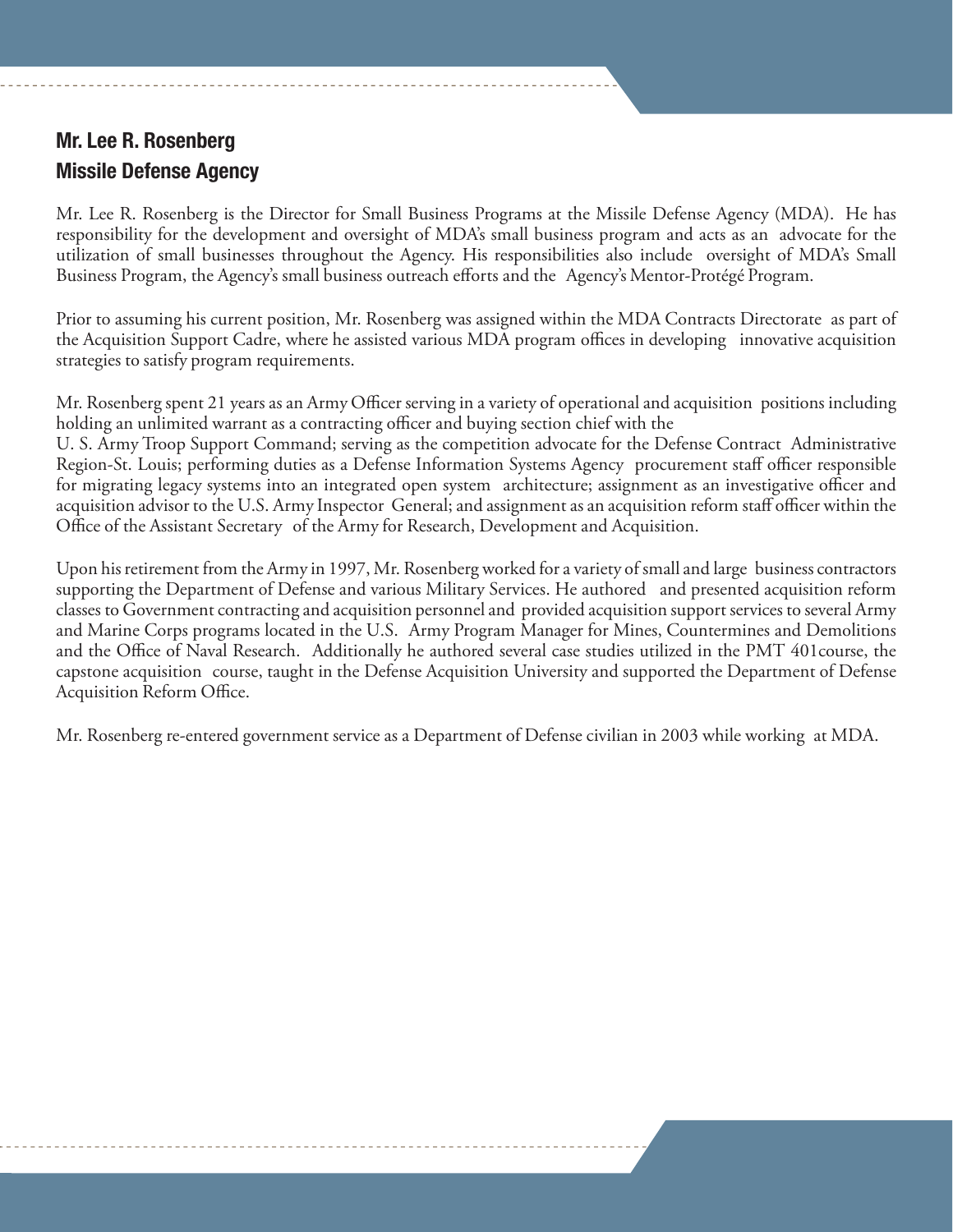

## Ms. Janice Buffler U.S. Department of Defense

Janice Buffler has been in the DoD Office of Small Business Programs since February, 2006, first as a support contractor and then as a government civilian beginning November, 2010. Since coming to the OSBP she has been responsible for DoD's Subcontracting Program, including the reporting of DoD's subcontracting achievements to the Small Business Administration. She also oversees the Comprehensive Subcontracting Plan (CSP) Test Program and currently manages the CSP data collection effort. In addition, she provides support to the DoD Regional Councils located across the United States.

Ms. Buffler came to OSBP from the Pentagon Renovation Program (PenRen) where she was responsible for establishing the PenRen Small Business Office and developing its Small Business Program. As the PenRen Small Business Program Director, she also established a Subcontracting Program, which included the development and implementation of a data system and evaluation program to assess prime contractor and subcontractor performance on PenRen contracts. She also assisted the Department of the Army with the development of a similar program for the Iraq management contract.

Prior to PenRen Ms. Buffler was a Contracts Manager under a construction management support contract for the Department of Labor's Job Corps Program. She was responsible for contract administration, which included source selection, contract award, and contract oversight for architect, engineering, and construction services.

Prior to joining the acquisition and small business programs, she served as assistant director of administration in Temple University's college of arts and science program for English as a second language located in Tokyo, Japan. In addition, she served as deputy director for Temple University and Big Bend Community College to oversee the basic skills and English as a second language programs for the Department of Army in Germany.

Ms. Buffler earned a Master of Arts in Education degree from Western Carolina University. Her Bachelor's degree in Education is also from Western Carolina University.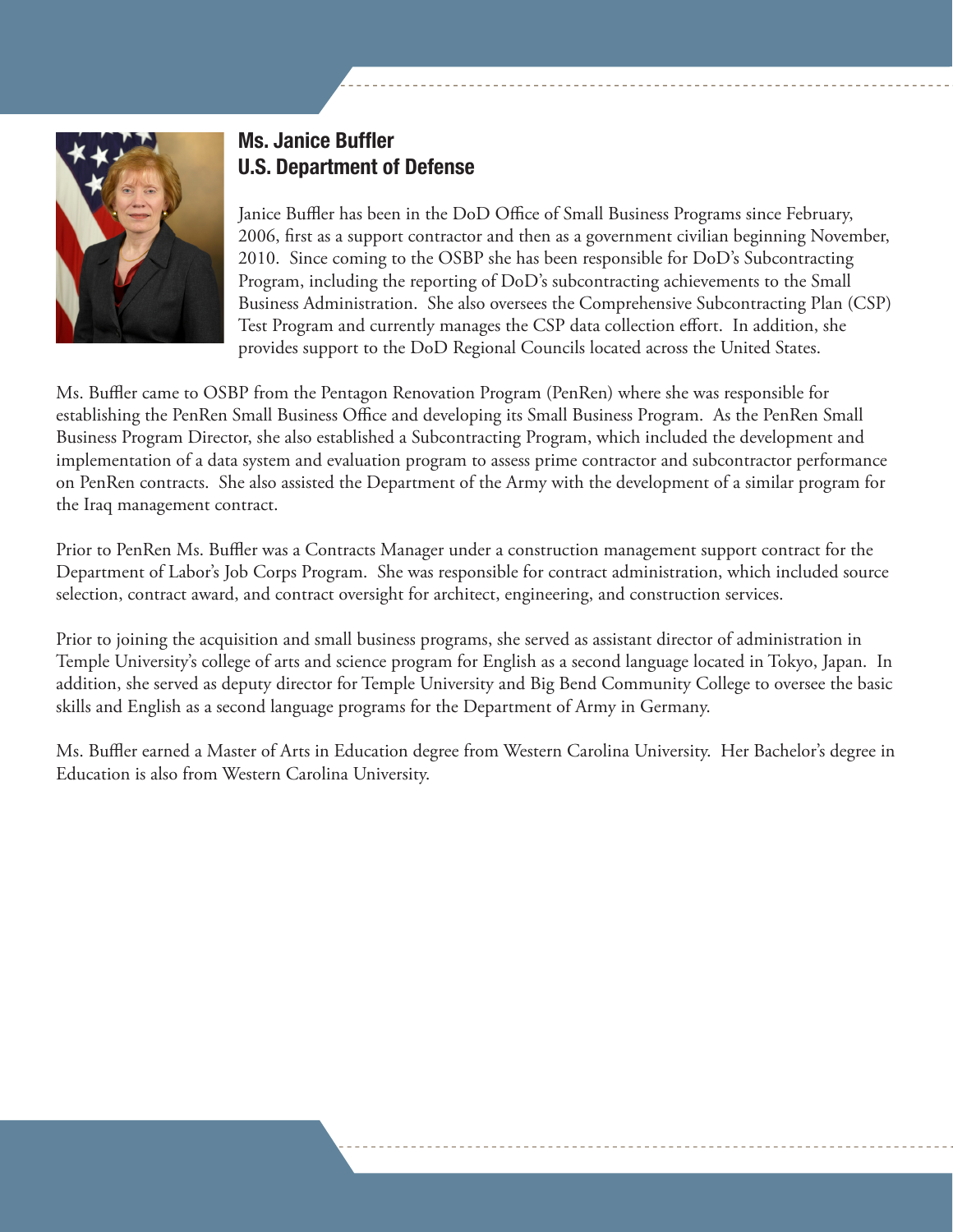

## Mr. Christopher Rinaldi U.S. Department of Defense

Mr. Rinaldi is the Program Administrator for the Department of Defense (DoD) Small Business Innovation Research (SBIR) and Small Business Technology Transfer (STTR) Program. He is responsible for policy and execution of an annual \$1.4B research program designed to provide small high-tech businesses the opportunity to propose innovative research and development solutions to critical war-fighter needs.

Before joining DoD, Mr. Rinaldi served as the Program Manager for the Army SBIR program. There he directed and managed an approximately \$300M annual program and a

unique Venture Capital (VC) arrangement for the Army SBIR Commercialization Pilot Program (CPP).

Mr Rinaldi has held a variety of critical positions in the Army throughout his career. He has broad experience in a variety of warfare products to include armament, vehicles, communications, electronics, sensors, rotorcraft, missiles, soldier, biological and chemical systems, training and simulation. He has in-depth technical knowledge in weapons, munitions, fire control, heat transfer and advanced composites. He holds multiple patents and authored numerous publications in product development of weapon systems.

Mr. Rinaldi has received numerous honors and awards for his professional accomplishments including the Secretary of Defense Team Excellence Award, the US Army Research, Development and Engineering Award, and the US Army Acquisition Streamlining Excellence Award.

Mr. Rinaldi has a Bachelor of Science in Mechanical Engineering from Manhattan College and a Master of Science in Engineering Management from Rensslaer Polytechnic Institute. He is also a licensed Professional Engineer (PE).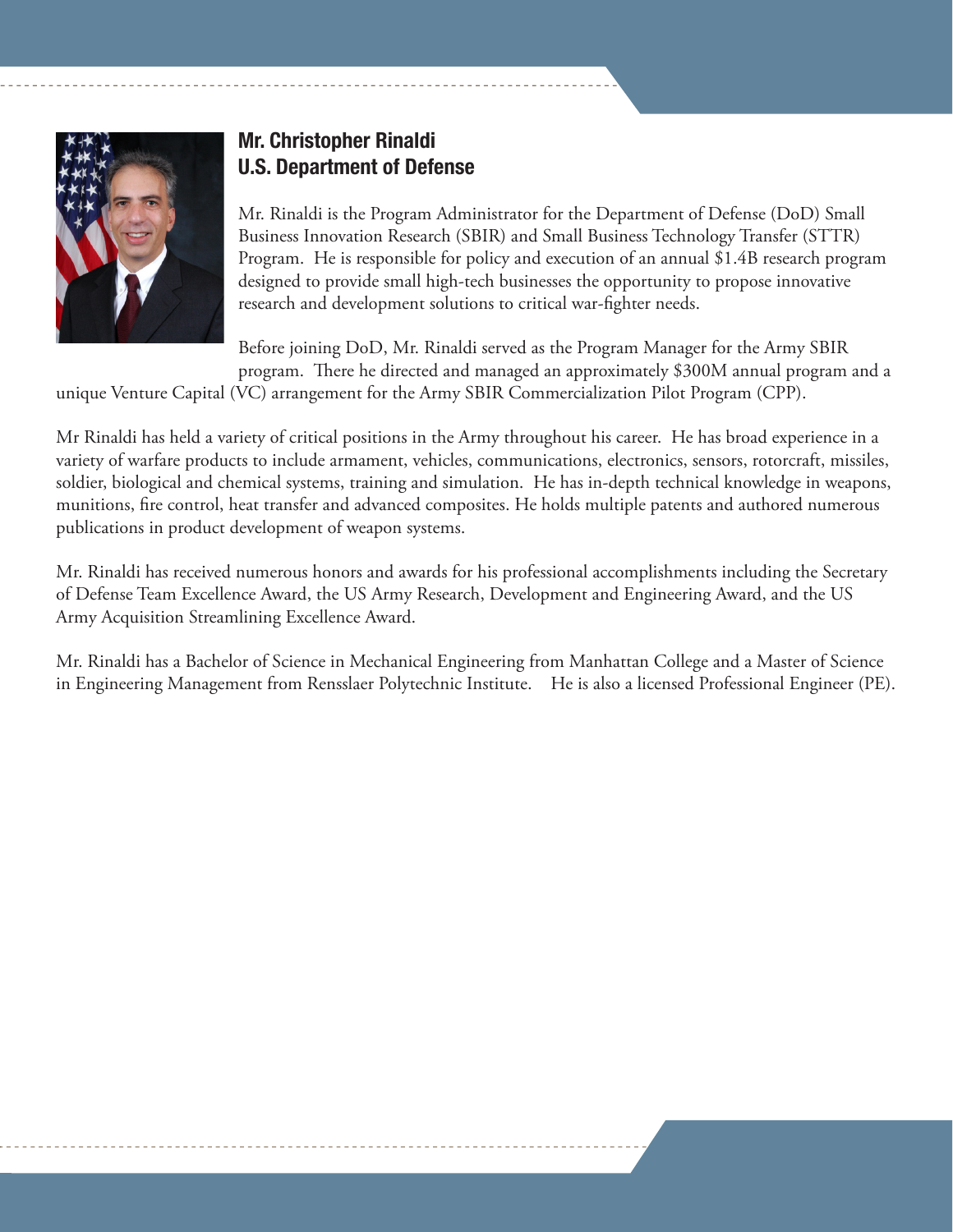

## Linda Oliver U.S. Department of Defense

Ms. Linda B. Oliver is the Deputy Director for Policy and Procurement at the Department of Defense Office of Small Business Programs. The Office is responsible for establishing and enforcing Department of Defense policies that encourage the Department to provide opportunities for small businesses to successfully compete for Defense contracts. She works with the military departments and with the Defense agencies to ensure that the policies and programs established by the Defense Department are properly carried out. She served as the acting director from December 2006 until May 2007, and then a second

time from January 2009 until March 2011.

She is also responsible for providing advice on proposed legislation. She and her staff suggest legislation that will help small businesses, and they analyze legislative proposals for potential effect on small businesses, negotiating changes and improvements where possible.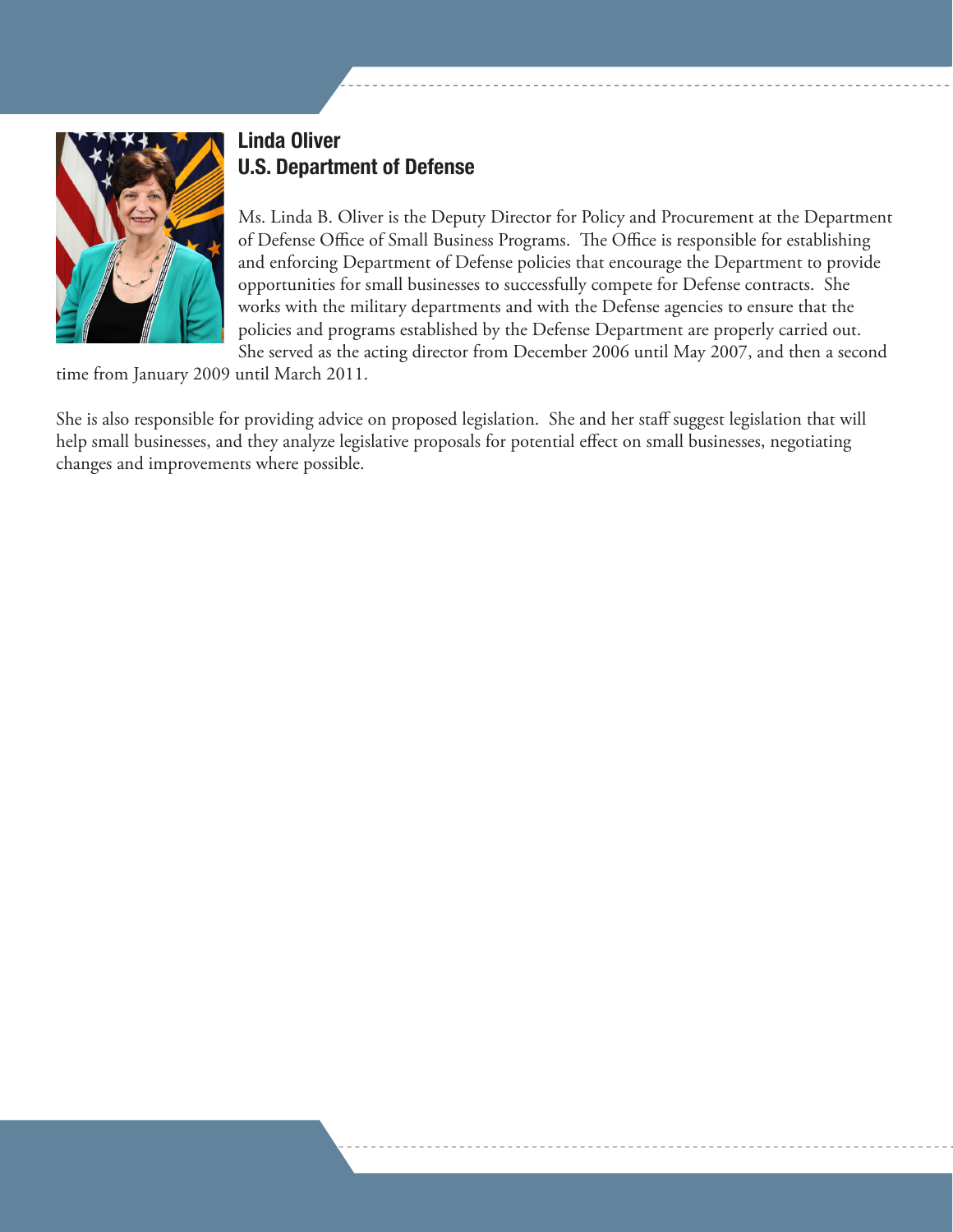#### Ms. Katherine McCary C5 Consulting, LLC DC Metro Business Leadership Network

Katherine founded C5 Consulting, LLC after 21 years at SunTrust Bank where her primary responsibility was developing and leading corporate disability initiatives. Some of her key successes at SunTrust include the internal development of disability employee resource groups, supporting the bank's Regional Diversity Councils, co-chairing the organization's disability mentoring day leadership council and promoting the employment and marketing case for including people with disabilities to senior management. Her contributions to SunTrust´s disability efforts resulted in national recognition including the SHRM HR Magazine 2000 Innovative Practice Award, the 2002 APSE National Employer of the Year Award, the 2002 US Business Leadership Network (USBLN®) Exceptional Leadership Award and the US Department of Labor Secretary's 2004 New Freedom Initiative Award. In 2009, she received a USBLN® Lifetime Achievement Award. Prior to joining SunTrust, she was CEO of SELECTEMPS, a Mid-Atlantic staffing firm, recognized as one of INC Magazine's Top 500 Fastest Growing Companies. Katherine was instrumental in the creation of the US Business Leadership Network (USBLN®), Virginia BLN, and assisting other affiliates around the country in start up and sustainability. She was appointed by two Virginia governors to the VA Disability Commission and the VA Board for People with Disabilities. She was appointed President Bush and confirmed by the US Senate in 2008 to serve on the National Council on Disability. She now serves on the HSC Foundation National Youth Transition Center Leadership Council and VA Project SEARCH Business Advisory Council. She is a SHRM certified Diversity Trainer.

#### **ABOUT C5, LLC**

C5 Consulting, LLC was created by two former senior business executives steeped in global diversity and disability leadership who saw the significant need for collaboration of all those engaged in inclusion strategies to move the employment opportunities forward for individuals with disabilities and gain return on investment for talent and shareholder value. Their combined expertise of more than 65 years in Corporate America means that clients can rely upon their business acumen to help promote diversity for business success. To change the landscape of diversity, disability must be included as a strategy. C5 takes a collaborative approach to moving the needle to full inclusion, benefiting business through innovation, access to talent, increased market share and supplier diversity, therefore improving organizational performance. www.consultc5.com

#### **ABOUT THE DC METRO BLN**

The DC Metro Business Leadership Network is an employer led non-profit that uses a business-to business model offering education, training programs and resources to change attitudes and address concerns of businesses so that they learn how to proactively include people with disabilities in the workforce, marketplace and supplier diversity. We are a proud affiliate of the USBLN®. www.dcmetrobln.org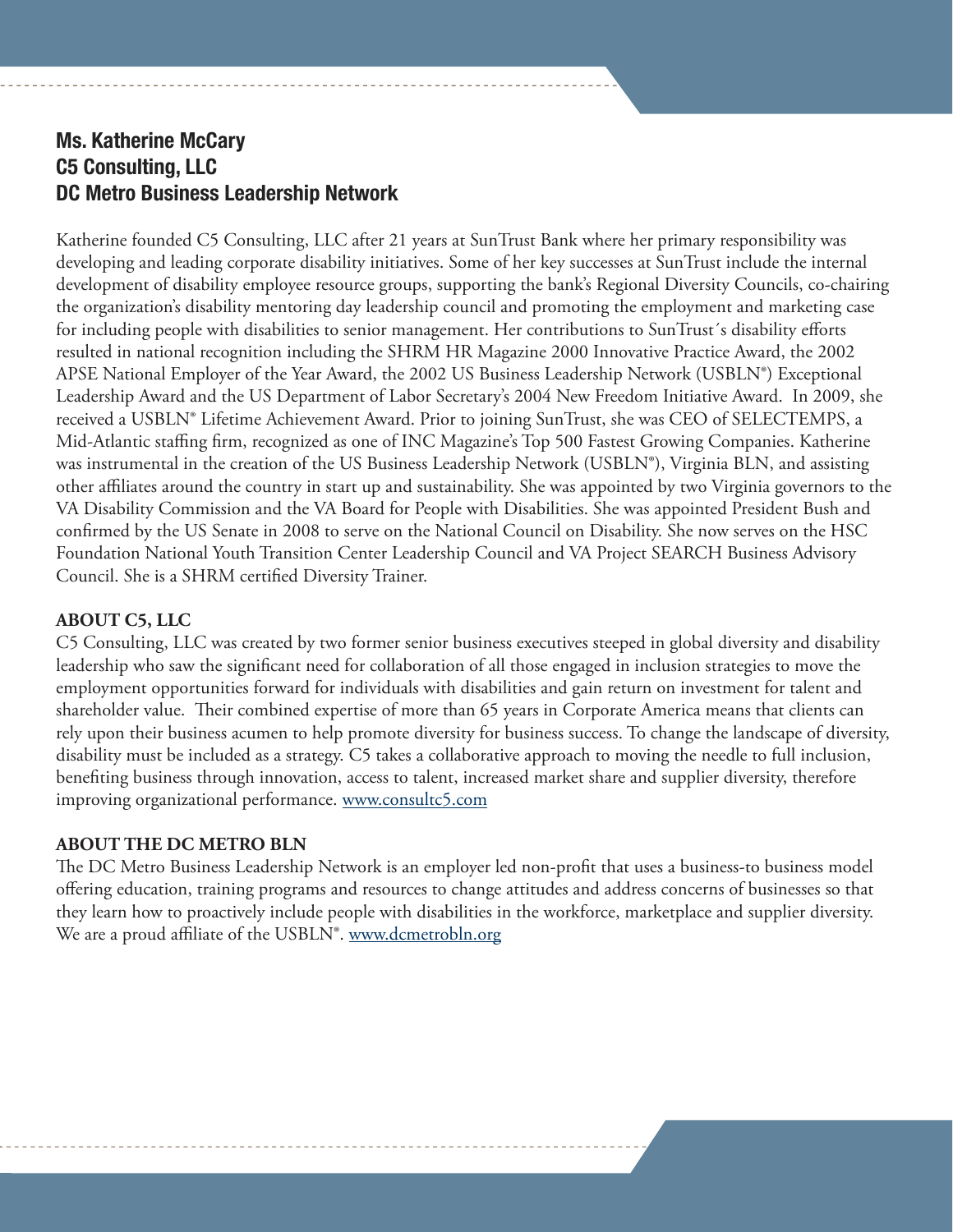

#### Mr. Tizoc Loza Northop Grumman Corporation

Tizoc S. Loza is the Corporate Program Manager at Northrop Grumman Corporation for the Mentor-Protégé (MP), Small Business Innovation Research (SBIR), AbilityOne and Historically Black Colleges and Universities/Minority Institutions (HBCU/MIs) Programs. Mr. Loza possesses more than 25 years of Aerospace Industry experience, having held increasingly responsible positions in procurement, contracts and small business program office. Mr. Loza has corporate responsibility for strategy development and implementation in the above small business initiatives and the oversight for compliance and training for MP collaborations, SBIR programs and HBCU/MI partnerships.

Mr. Loza is an active member of several academic boards and was recognized by the White House Initiative for HBCU's. Under Mr. Loza's guidance, Northrop Grumman has received numerous Department of Defense Nunn-Perry awards under the Mentor-Protégé Program, and Mr. Loza has himself received the very prestigious Fifty Powerful Men in Business award presented by The Minority Enterprise Executive Council. Mr. Loza serves as Northrop Grumman's customer liaison and Government Relations Representative to ensure consistent and efficient program management in all initiatives with which he is involved.

Mr. Loza has earned a Bachelor's Degree in Financial Management and International Business from California State University, Long Beach and a Government Contract Management Certification from the University of California, Los Angeles. Mr. Loza is a certified Six Sigma Green Belt and an MBA in Supply Chain.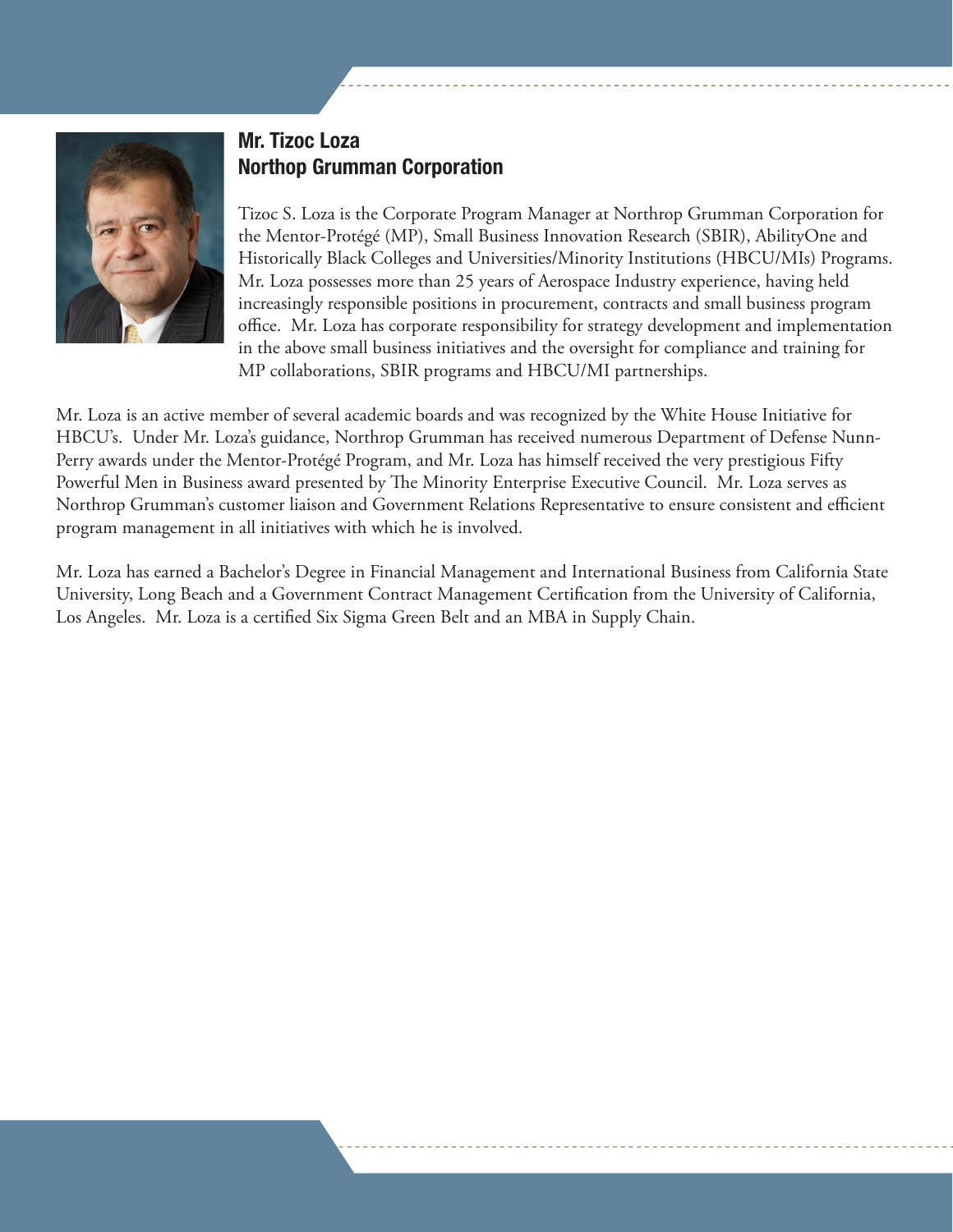#### Ms. Nancy Myrick U.S. AbilityOne Commission

Ms. Myrick serves as the agency's Director for Policy and Programs and she joined the U.S. AbilityOne Commission in March 2009. Previously, Ms. Myrick served as a senior Procurement Analyst with the Business Operations and Enterprise Systems Directorate for the Department of the Army Headquarters staff. Her duties included procurement policy analysis, serving as a team leader for the Contract Operations Review Program, as well as providing support to Army contracting major commands, program management offices, Army field activities, the Office of the Secretary of Defense and other Department of Defense component organizations.

Ms. Myrick has served as the Deputy Director for the Iraq Reconstruction Contracting Office, the Director of the Joint Total Asset Visibility Program, Program Manager for the national Electronic Commerce Resource Center Program, as well as a myriad of acquisition and contracting positions. Since starting her career more than thirty years ago with the National Aeronautics and Space Administration, her responsibilities have included establishing policy impacting both world-wide and national programs missions, executing contract actions, contract management, implementing information systems and electronic business capabilities, providing logistics support, financial management, cost and price analysis, and training and education missions.

Ms. Myrick possesses a Bachelor of Science Degree in Business Administration, a Masters of Business Administration, a Master of Arts in Information Systems, and a Master of Science in National Resource Strategy. She also completed the Senior Acquisition Course at the Industrial College of the Armed Forces.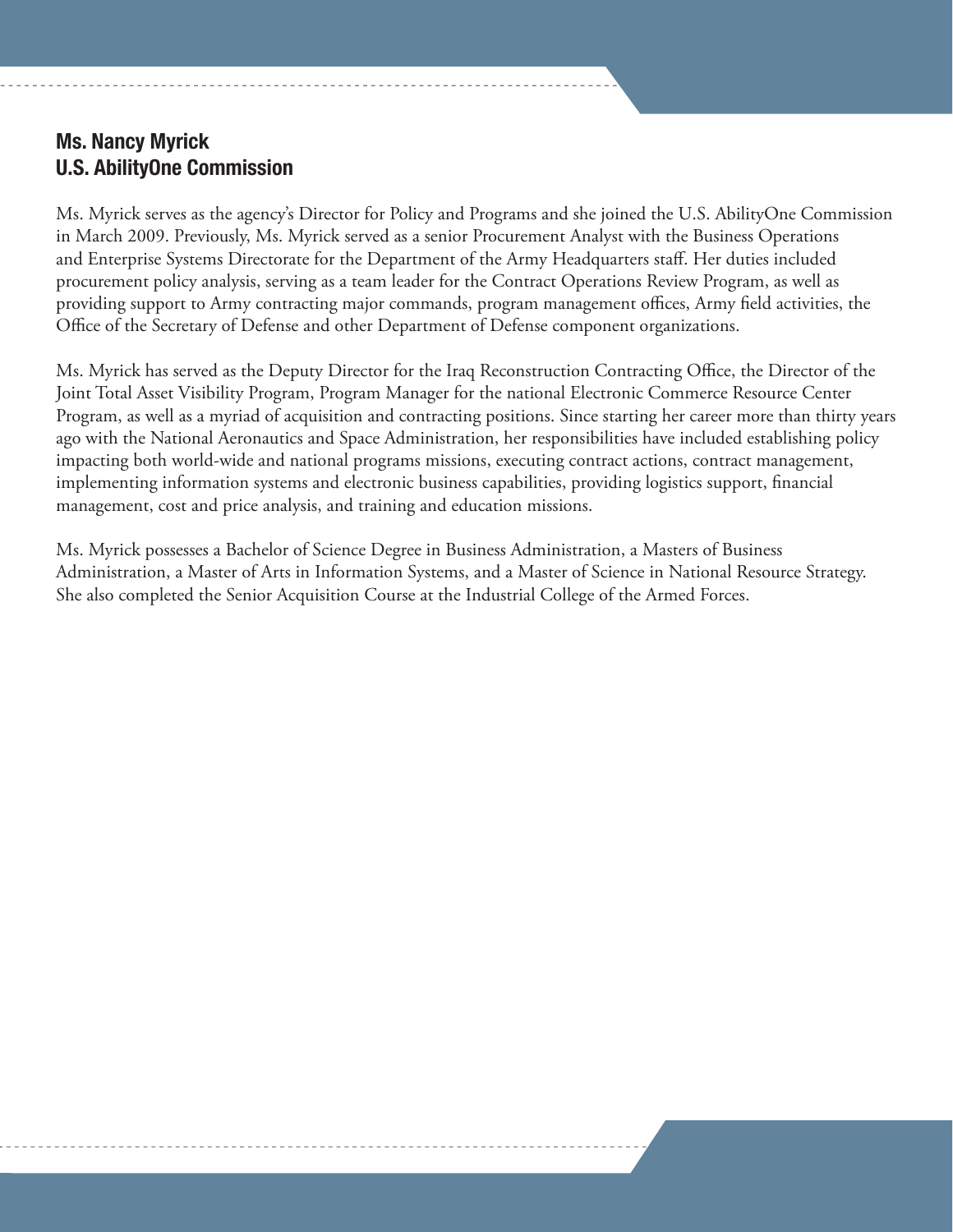

#### Ms. April Pinch-Keeler MVLE, Inc.

April Pinch-Keeler has been managing and directing services for people with disabilities for more than 20 years. Her passion for service was honed before she even graduated high school and led her to complete a master's certificate program in research development and independent living. She has been with MVLE, Inc. for 17 years and is the President and CEO. MVLE is an internationally accredited agency providing daily work opportunities and rehabilitation services to over 630 adults with disabilities in more than 200 metro area organizations. April has provided overall supervision and direction of the agency's services, programs, and legislative initiatives since 2007, and has established it as a competitive lead-

er in the field with revenues growing from 5.6 million to 14 million. She has also forged a U.S. Department of Defense mentor-protégé agreement with Northrop Grumman to help develop their infrastructure and federal contracts to provide employment opportunities for people with disabilities. She is currently focused on building sustainability through new business initiatives like Ability Nation™ and Working Warrior Nation™ and Working Warrior Nation™, forging new partnerships to diversify revenues.

Former Speaker of the House and General Chairman of American Solutions, Newt Gingrich, recently honored her as American Solutions' 2009 Entrepreneur of the Year from Virginia for "advancing real solutions to help create more jobs and get our economy moving again." MVLE received the Greater Springfield Chamber's 2010 Corporate Citizen Award and Ms. Keeler was named Woman of The Year by the National Association of Professional Women. She was named Elon University's Hometown Hero in 2008 for her years of service and advocacy and now provides internship opportunities for their Leadership Fellows Group. She also thrives in her role as President Elect and Legislative Chair for vaACCSES and intends to keep public policy in the forefront to assert the civil rights of all people, regardless of ability, to employment and services.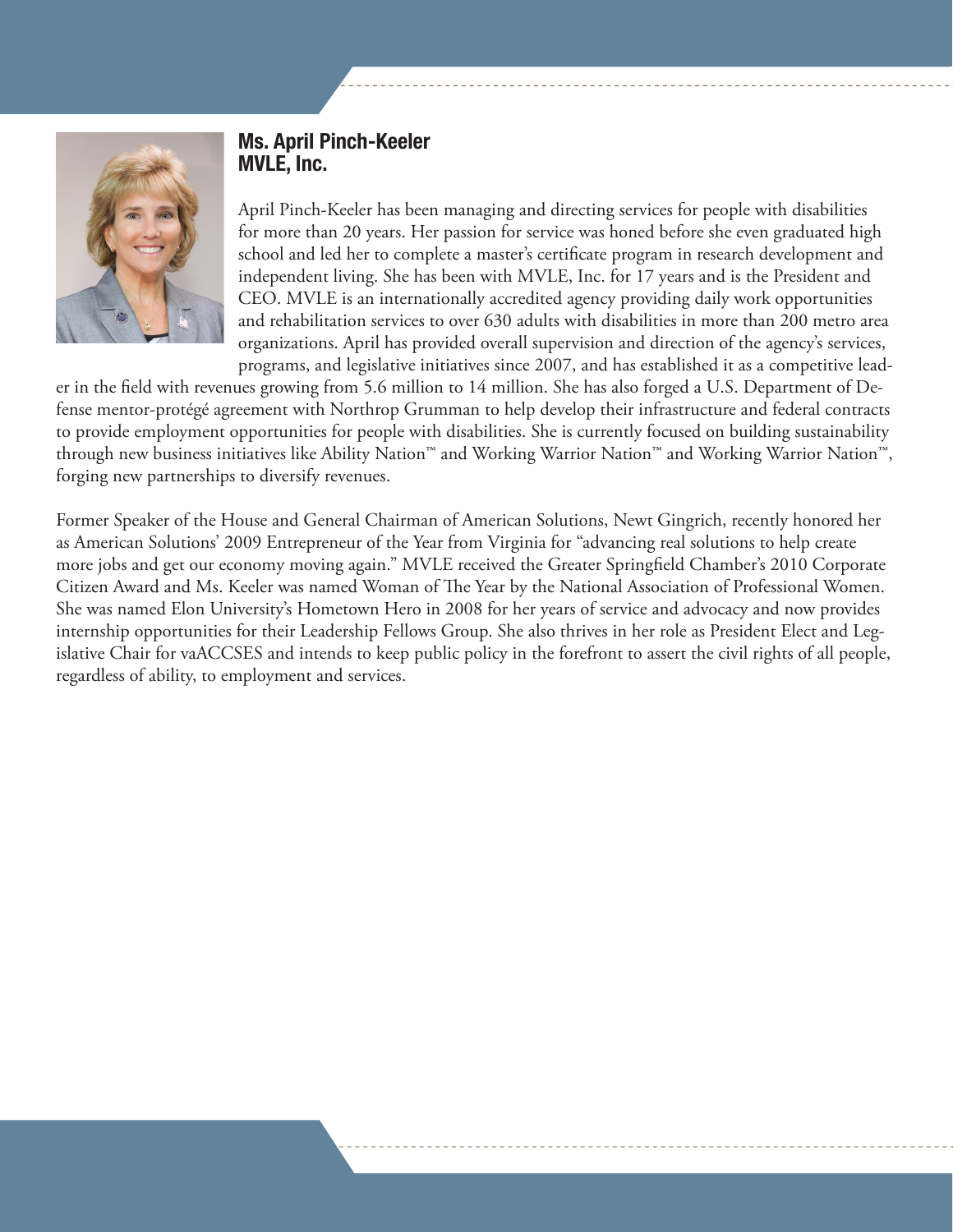

#### Mr. John Shoraka U.S. Small Business Administration

A. John Shoraka currently serves as the Associate Administrator of Government Contracting and Business Development at the U.S. Small Business Administration (SBA). His team supports thousands of small businesses every year as they compete for over \$500 Billion in federal prime contracts and billions more in subcontracts.

Prior to his current role, A. John Shoraka served as Regional Administrator for the SBA. As Regional Administrator for Region 3, Shoraka was responsible for the delivery and management of SBA's small business programs, financial assistance, and business develop-

ment program initiatives throughout the region.With a background in business development, international trade, government contracting, and management, Shoraka works on behalf of small businesses and entrepreneurs across the region as they turn to the SBA for the tools they need to start, grow, succeed and create jobs. Shoraka previously served as vice president at The Aries Group in Silver Spring, Md., a business and financial consulting firm where he was responsible for implementing multi-year projects throughout the world.

Prior to accepting the appointment as Regional Administrator, he served as chair of the Small Business Association for International Contractors, where he represented 26 small business contractors that provide services to the United States Agency for International Development.

Shoraka has collaborated with USAID officials and Congress to promote equity in small business contracting and opportunities for small business contractors within USAID. In addition, Shoraka served as adjunct faculty at Catholic University of America where he taught courses in international business and management science.

Shoraka holds a B.S. from the University of Maryland, College Park and an MBA from George Washington University.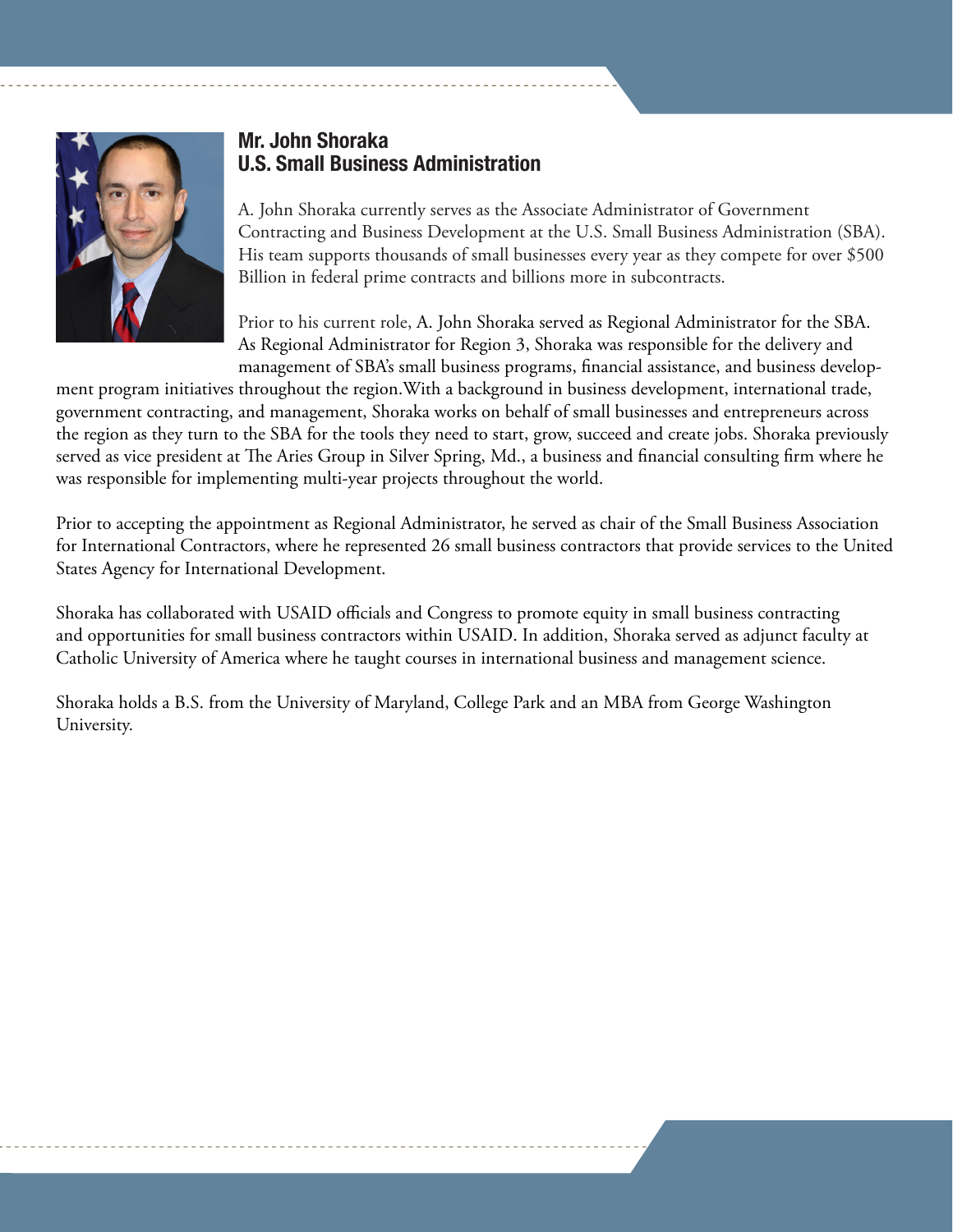

## Mr. Thomas Leney U.S. Department of Veterans Affairs

Thomas (Tom) J. Leney serves as the Executive Director for Small and Veteran Business Programs at the U.S. Department of Veterans Affairs, where he is responsible for programs that promote small business participation in VA procurements, with special emphasis on Service-Disabled and other Veteran Veteran-Owned Small Businesses (SDVOSBs and VOSBs). Mr. Leney is a member of the United States Senior Executive Service. Prior to his current government service, Mr. Leney gained practical insight into the

opportunities and challenges facing small businesses as a senior executive in two successful small businesses. His personal experiences as a government contractor have enabled Mr. Leney to mentor small businesses on the complexities of the federal acquisition process. His earlier work at Winrock International and the United Nations Foundation overseeing the development of projects to support the U.S. Government and the United Nations around the world has given him an understanding of the importance and the complexities of program and partnership development on many levels.

Mr. Leney is a Veteran of the United States Army, serving from 1973 to 1995. Among his military assignments, he led an armored cavalry squadron in the Persian Gulf War of 1991 and was the Chief, Strategic Plans and Policy for the Department of the Army. He holds a Master of Public Policy degree from Harvard University, and a Master of Business Administration degree from Georgetown University. He received a Bachelor of Science degree from the U.S. Military Academy.



#### Ms. GwenJohnson Parsons Coporation

Gwen Johnson is the Manager of Socioeconomic Business Programs and Small Business Liaison Officer (SBLO) for Parsons Corporation. As the SBLO, Ms. Johnson is responsible for promoting Parsons' commitment to maximize opportunities for small businesses supporting business development initiatives and existing client engagements.

Ms. Johnson has considerable knowledge of small business policy and concerns. Her experience as a SBLO includes development and management of several Small Business Programs. She has supported sales, strategic planning, and account implementation while also serving as a liaison with government and industry representatives on small business issues.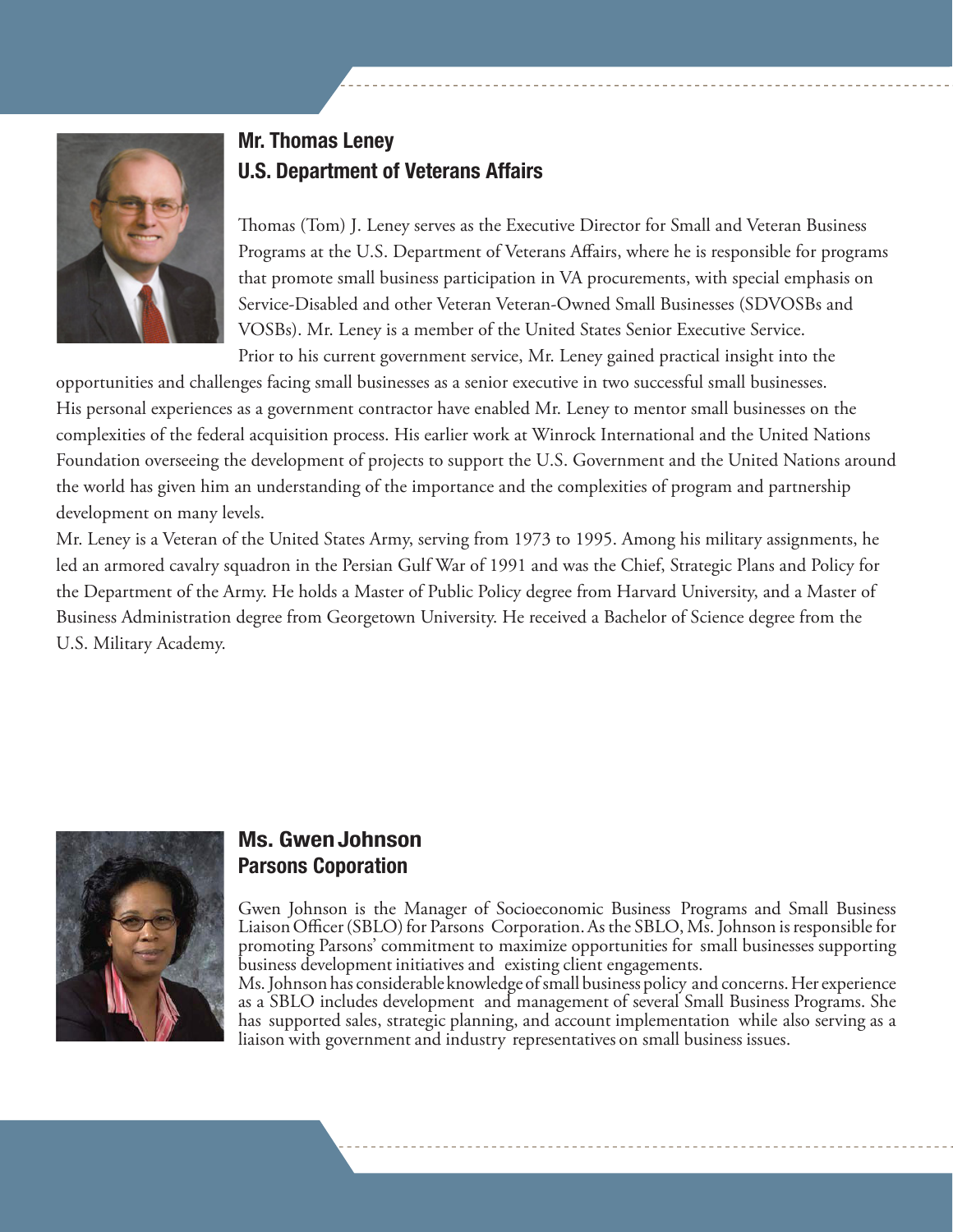## Ms. Susan King BAE Systems

Ms. Susan King is BAE Systems, Electronic Systems (ES) Sector, Executive Administrator Supplier Diversity. Electronic Systems, one of 4 Sectors making up BAE Systems INC, is a global defense, aerospace and security company employing more than 88,000 people worldwide. Our wide-ranging products and services cover air, land, and naval forces, as well as advanced electronics, security, information technology, and support services. Ms. King serves as ES Small Business Liaison Officer and as the appointed Comprehensive Subcontracting Plan Manager. Susan has more than 25 years of Supply Chain management experience and has held several Procurement leadership positions in both Defense and Commercial manufacturing industries. Since being selected for the ES Supplier Diversity leadership role in 2009, Susan has driven small business policy advocating strategic initiatives for small business diversity and inclusion resulting in four consecutive years of an exemplary small business program review rating. She holds numerous accreditations including Certified Government and Commercial Supplier Diversity Professional.

Ms. King serves as the Director, and past Secretary, of the New Hampshire Chapter, National Association of Purchasing Management. Susan and her husband Don are natives of New Hampshire. The couple has three grown sons, and two grandchildren.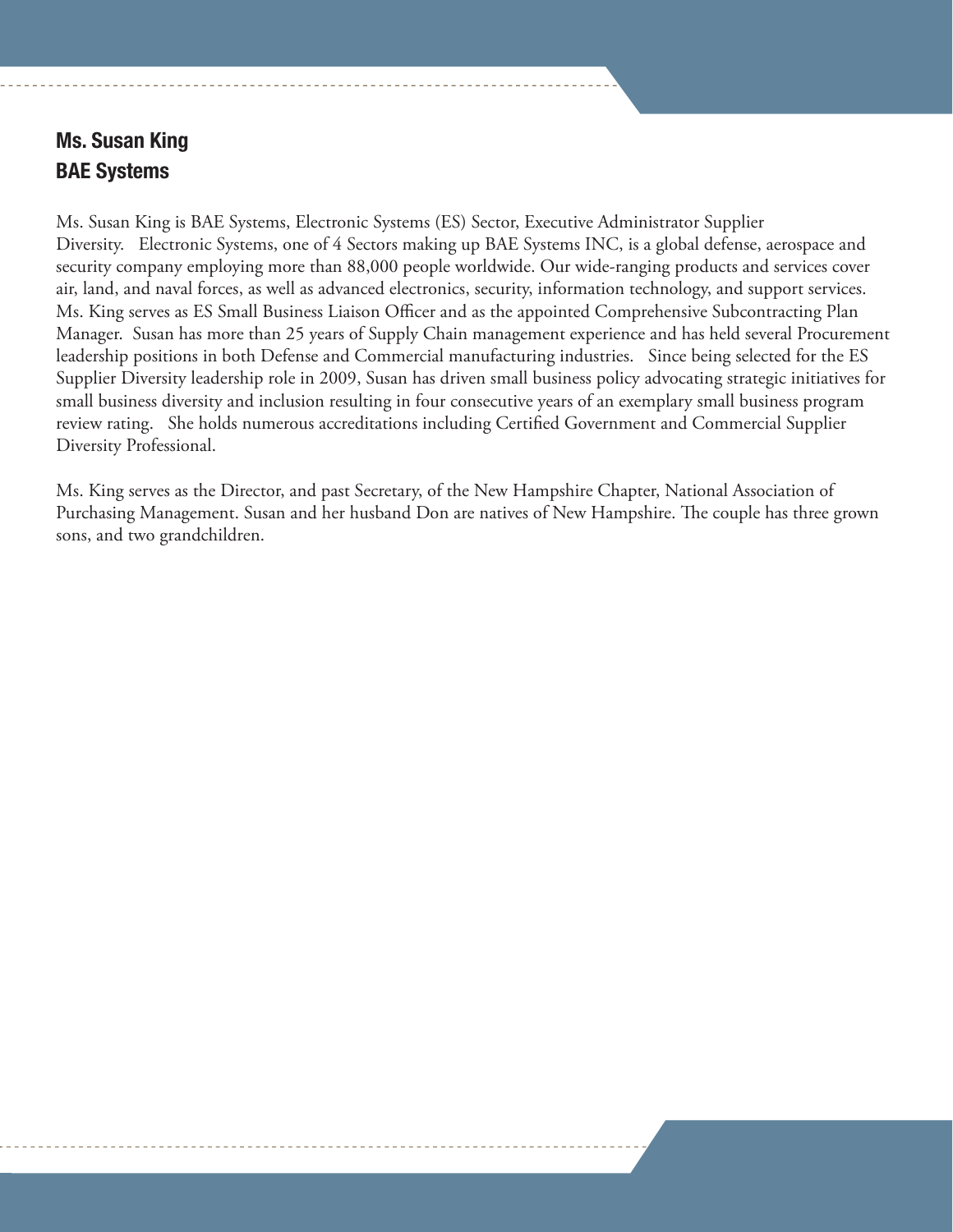

## Ms. Joan Davidson Hamilton Sundstrand

Joan currently serves as the appointed Small Business Liaison Officer for Hamilton Sundstrand. As the Small Business Liaison Officer Mrs. Davidson is responsible for the development, implementation and maintenance of the Comprehensive Small Business Subcontracting Plan , increasing awareness to all departments within Hamilton Sundstrand, establishing initiatives that will enhance subcontracting bidding opportunities for small business concerns ensuring Hamilton's compliance and performance to all Small Business goals and the Mentor Protégé Program.

As a Compliance Officer; Joan oversees the Vendor Master File, and the collection of Annual Certifications and Representations for all suppliers. Joan is also responsible for On boarding all new Buyers at Hamilton and provides support to the Hamilton supply chain personnel relative to compliance and procedures.

Mrs. Davidson's career spans over 35 years in the field of procurement, small business management, subcontracts and supplier diversity. Mrs. Davidson has been with Hamilton Sundstrand for 12 years and has held positions of increasing responsibility prior to being appointed the Small Business Liaison Officer.

Mrs. Davidson is an active member of the United Technologies Supplier Diversity Council. The Co- Chair of the Hartford Regional Advisory Committee supporting the New England Minority Supplier Diversity Council and the President of the Alliance of Supplier Diversity Professionals , a nonprofit organization who provide training and certification to supplier diversity leaders across the United States.

Mrs. Davidson holds a Bachelor's Degree from the University Of Massachusetts in Business Management and Leadership.

In 2009 Mrs. Davidson was recognized by Supplier Diversity Magazine as one of the Top 20 Women in Power impacting Small Business and Minority Suppliers. In 2012 Mrs. Davidson received a Nunn Perry Award recognizing excellence in the Mentoring of a Small Business Supplier.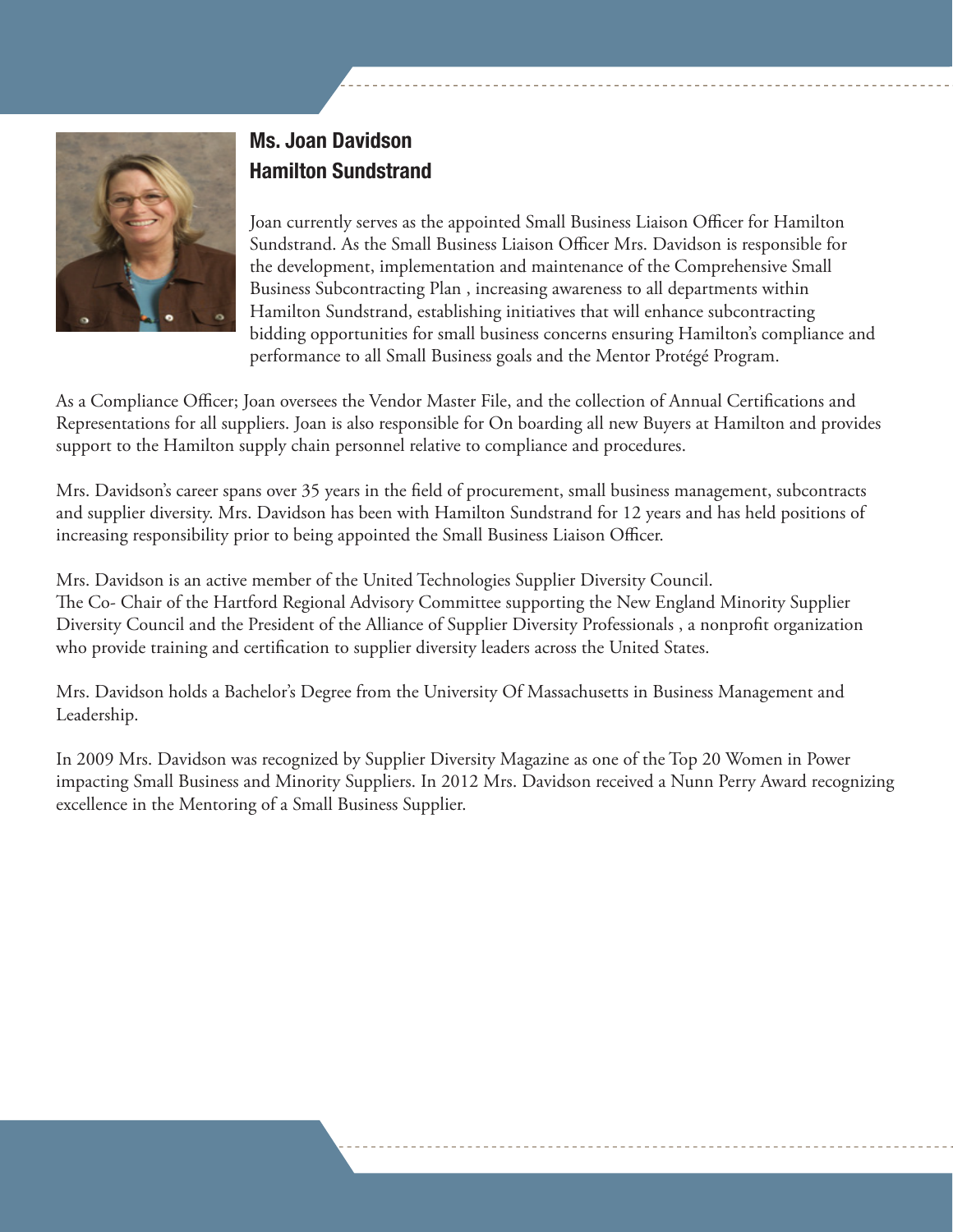## Ms. Amber Hanlon Rockwell Collins, Inc.

Amber Hanlon is the Small Business Liaison Officer of Rockwell Collins, Inc. In this role, Amber manages the company's Small Business & Supplier Diversity Office, which increases opportunities small & diverse businesses to subcontract to Rockwell Collins. The Small Business & Supplier Diversity Office is essential to Rockwell Collins' ability to grow by increasing Government contracts and identifying new technologies.

Amber was instrumental in creating and increasing Rockwell Collins' participation in the Department of Defense Mentor/Protégé Program. This program provides a mutually beneficial mentoring opportunity for both Rockwell Collins and a small business protégé over the course of one to three years. Suppliers gain guidance to help them improve and expand their business, while Rockwell Collins realizes a stronger supply base.

She also maintains responsibility for monitoring small business legislation and ensuring compliance with Federal acquisition regulations to pursue new government business opportunities.

In 2012, Amber added the additional responsibilities of integrating corporate acquisitions into Rockwell Collins' Supply Chain organization.

Prior to employment at Rockwell Collins, Amber was Director, Vendor Relationship Management for a financial services firm, specializing in small business clients. Amber has a Bachelor of Business Administration degree in Marketing and Public Relations and a Master of Business Administration degree, both from Mount Mercy University in Cedar Rapids, IA. She is also pursuing a Masters in Organizational & Industrial Psychology from Golden Gate University in San Francisco, CA.